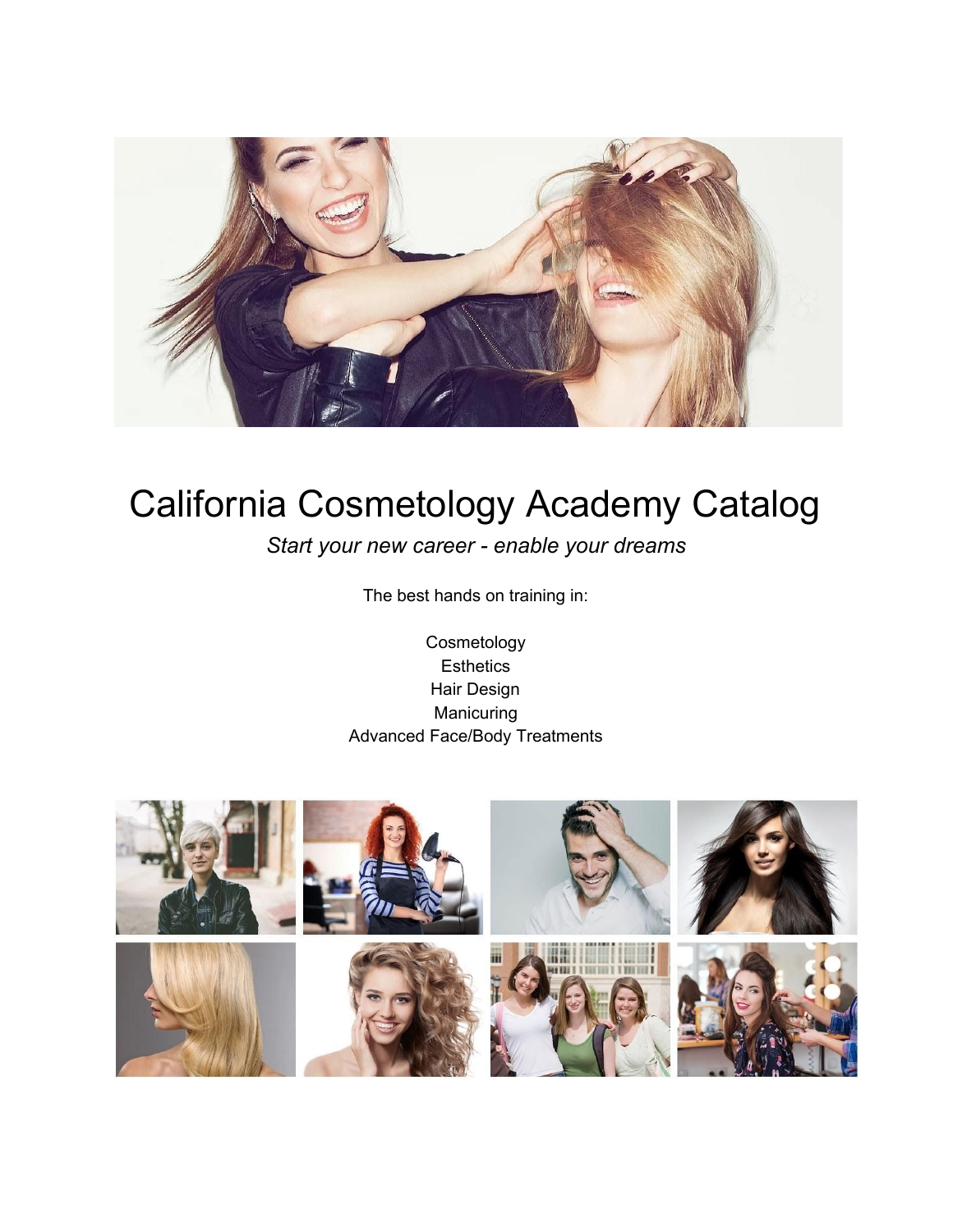**2017 - 2018** Academy Catalog (831) 884 5050 https://www.calicosmo.org

*'YOU are entirely up to YOU'*

# Table of Contents

| <b>Welcome to California Cosmetology Academy!</b> | 3              |
|---------------------------------------------------|----------------|
| <b>Disclosure Statement</b>                       | 4              |
| Non - Discrimination Disclosure Statement         | 5              |
| <b>About Us</b>                                   | 6              |
| <b>Our Vision</b>                                 | 6              |
| <b>Our Mission</b>                                | 6              |
| <b>Our Values</b>                                 | 6              |
| Programs of Study                                 | $\overline{7}$ |
| <b>Career Opportunities</b>                       | $\overline{7}$ |
| Faculty                                           | 7              |
| <b>School Accreditation</b>                       | 8              |
| Library/Resource Centers                          | 8              |
| <b>Class Schedules</b>                            | 8              |
| <b>Observed Holidays for Academy Closure</b>      | 8              |
| <b>Admissions</b>                                 | 10             |
| Procedures                                        | 10             |
| Requirements                                      | 10             |
| Exclusions                                        | 10             |
| Provisions                                        | 11             |
| Orientation                                       | 12             |
| <b>Transfers</b>                                  | 13             |
| Transferring from another state or country        | 13             |
| <b>Transferability of Credits and Credentials</b> | 14             |
| <b>Re - Enrollment Policy</b>                     | 15             |
| <b>Education</b>                                  | 16             |
| <b>Evaluation Periods</b>                         | 17             |
| <b>Licensing Requirements</b>                     | 17             |
| Background checks                                 | 18             |
| <b>Description of Educational Program</b>         | 19             |
| Programs of Study                                 | 19             |
| <b>Career Opportunities</b>                       | 19             |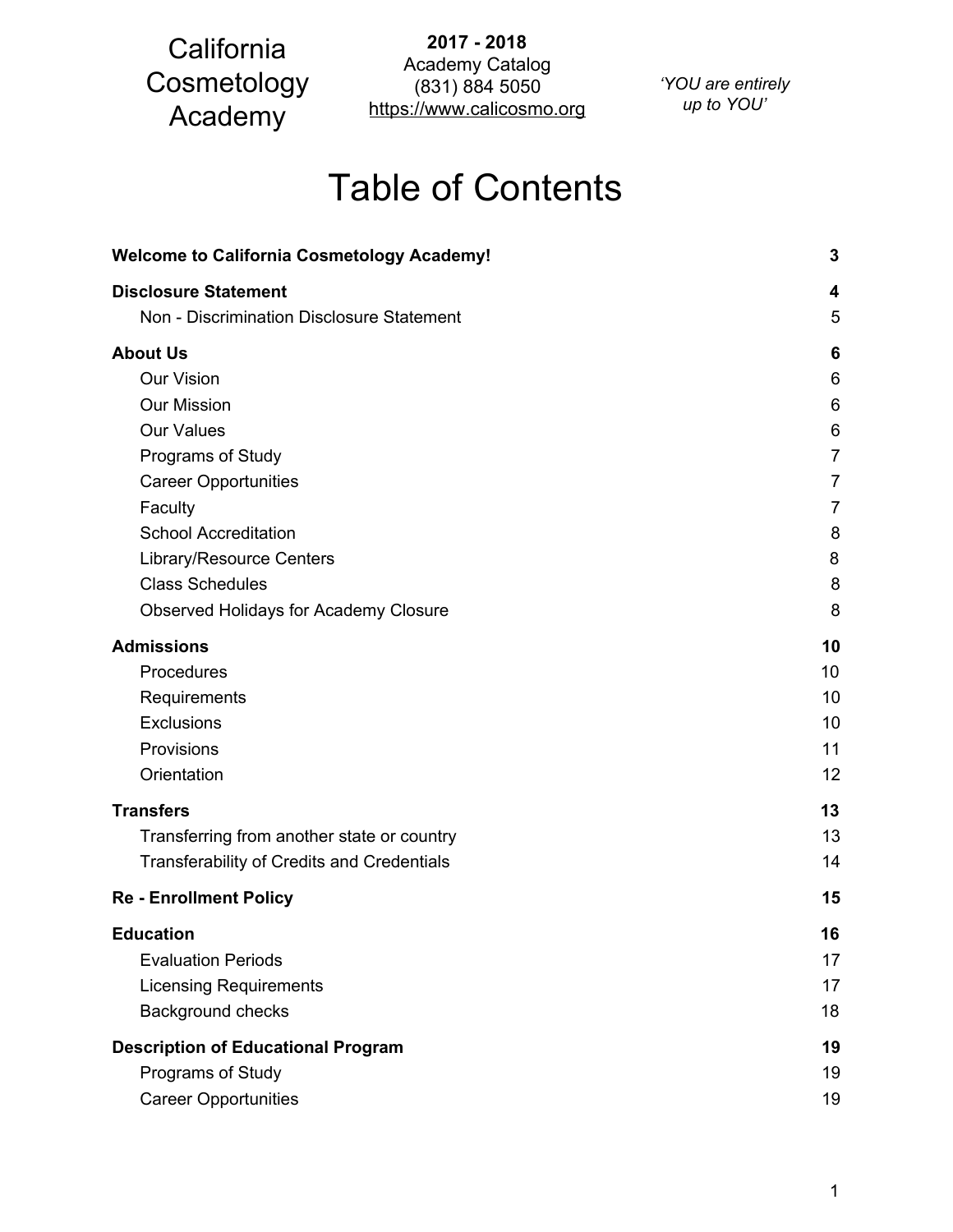| California<br>Cosmetology<br>Academy                                                                                                                                                                                                               | 2017 - 2018<br><b>Academy Catalog</b><br>(831) 884 5050<br>https://www.calicosmo.org | 'YOU are entirely<br>up to YOU' |                                        |
|----------------------------------------------------------------------------------------------------------------------------------------------------------------------------------------------------------------------------------------------------|--------------------------------------------------------------------------------------|---------------------------------|----------------------------------------|
| <b>Cosmetology Program</b><br><b>Esthetics Program</b>                                                                                                                                                                                             |                                                                                      |                                 | 19<br>19                               |
| <b>Grading Systems and Evaluations of Students</b><br>Theory<br><b>Practical Training</b><br>Attendance                                                                                                                                            |                                                                                      |                                 | 20<br>20<br>20<br>20                   |
| <b>Cosmetology Program</b><br><b>Graduation Requirements</b><br>Equipment to be used                                                                                                                                                               |                                                                                      |                                 | 21<br>21<br>22                         |
| <b>Esthetics Program</b><br><b>Graduation Requirements</b>                                                                                                                                                                                         |                                                                                      |                                 | 25<br>25                               |
| <b>Equipment to be used</b>                                                                                                                                                                                                                        | Equipment to be used includes but not limited to the following:                      |                                 | 26<br>26                               |
| <b>Rules and Regulations</b><br>Leave of Absence<br>Access to in Student Files/ School Records<br><b>Student Record Retention Policy</b><br>Student Withdrawal and refund Policy<br><b>Books and Supplies</b><br><b>Termination and Enrollment</b> |                                                                                      |                                 | 28<br>28<br>28<br>29<br>29<br>29<br>30 |
| <b>Important Contact Information</b>                                                                                                                                                                                                               |                                                                                      |                                 | 31                                     |
| <b>Governing and Regulatory Agencies</b>                                                                                                                                                                                                           |                                                                                      |                                 | 31                                     |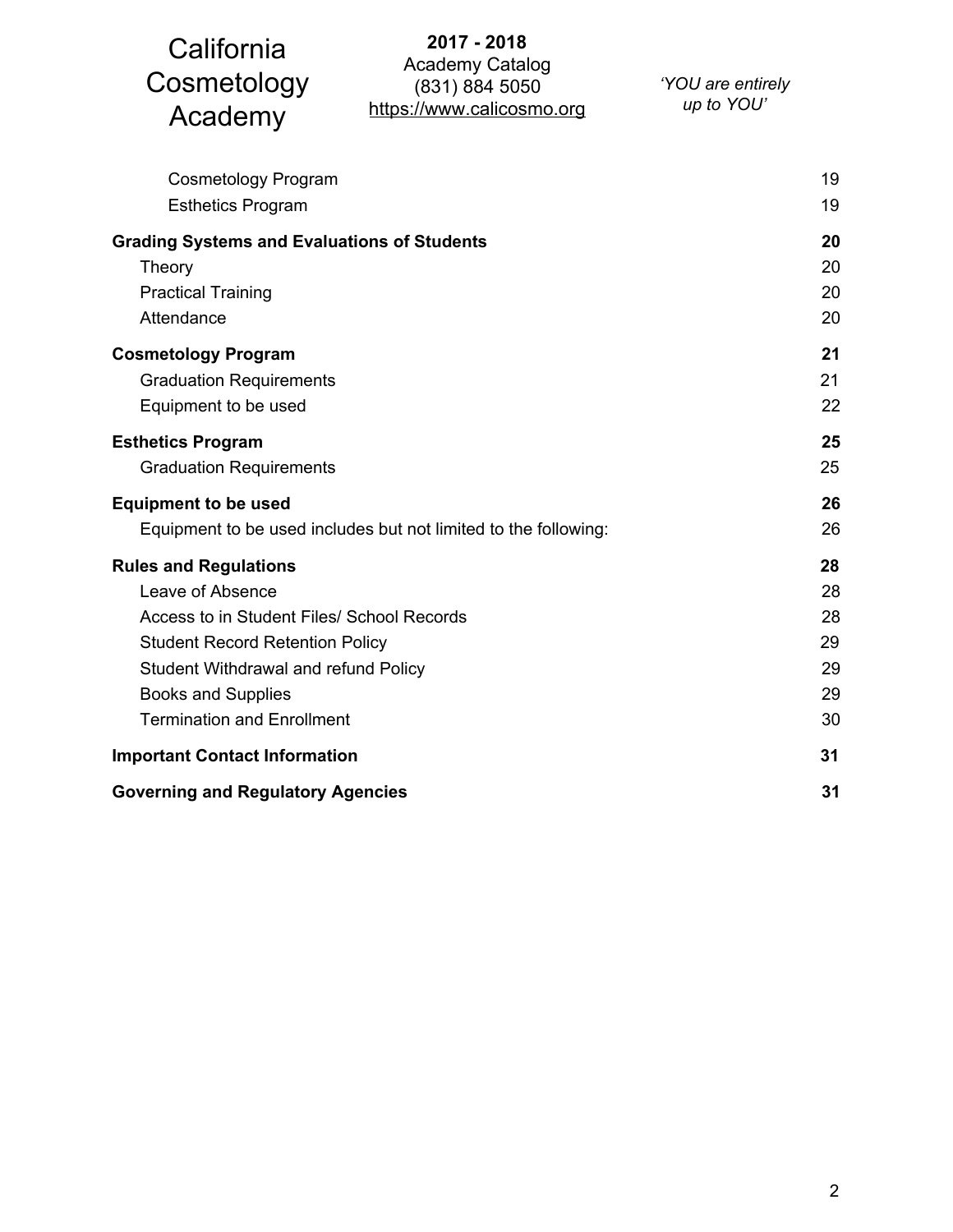**2017 - 2018** Academy Catalog (831) 884 5050 https://www.calicosmo.org

*'YOU are entirely up to YOU'*

# <span id="page-3-0"></span>Welcome to California Cosmetology Academy!

On behalf of California Cosmetology Academy we would like to congratulate you on making the first step along an exciting path towards a rewarding career in the beauty industry. At California Cosmetology Academy we pride ourselves on leading the industry in advanced education excellence. We continuously guide our students to their career goals while closely caring for all their educational needs along the way.

We will guide you in everything from innovative cutting edge classroom instruction taught by experienced educators to all hands on and practical training done on the student clinic floor. We are here to guide you along this process of education and lead you to fully prepare for your state board licensing exam, as well as an amazing start to an ever changing, exciting and rewarding career.

The following pages contained in this catalog are detailed important information around the programs we offer. The catalog has been designed for you to have a great understanding about the career path you are setting out to achieve.

**For additional information please refer to our website at** [www.calicosmo.com](http://www.californiacosmetologyacademy.com/)

*As a prospective student you are are encouraged to to review this catalog prior to signing an enrollment agreement.*

**Academy Location**

1760 Fremont Boulevard Suite #F2 Seaside, CA 93955 (831) 884 5050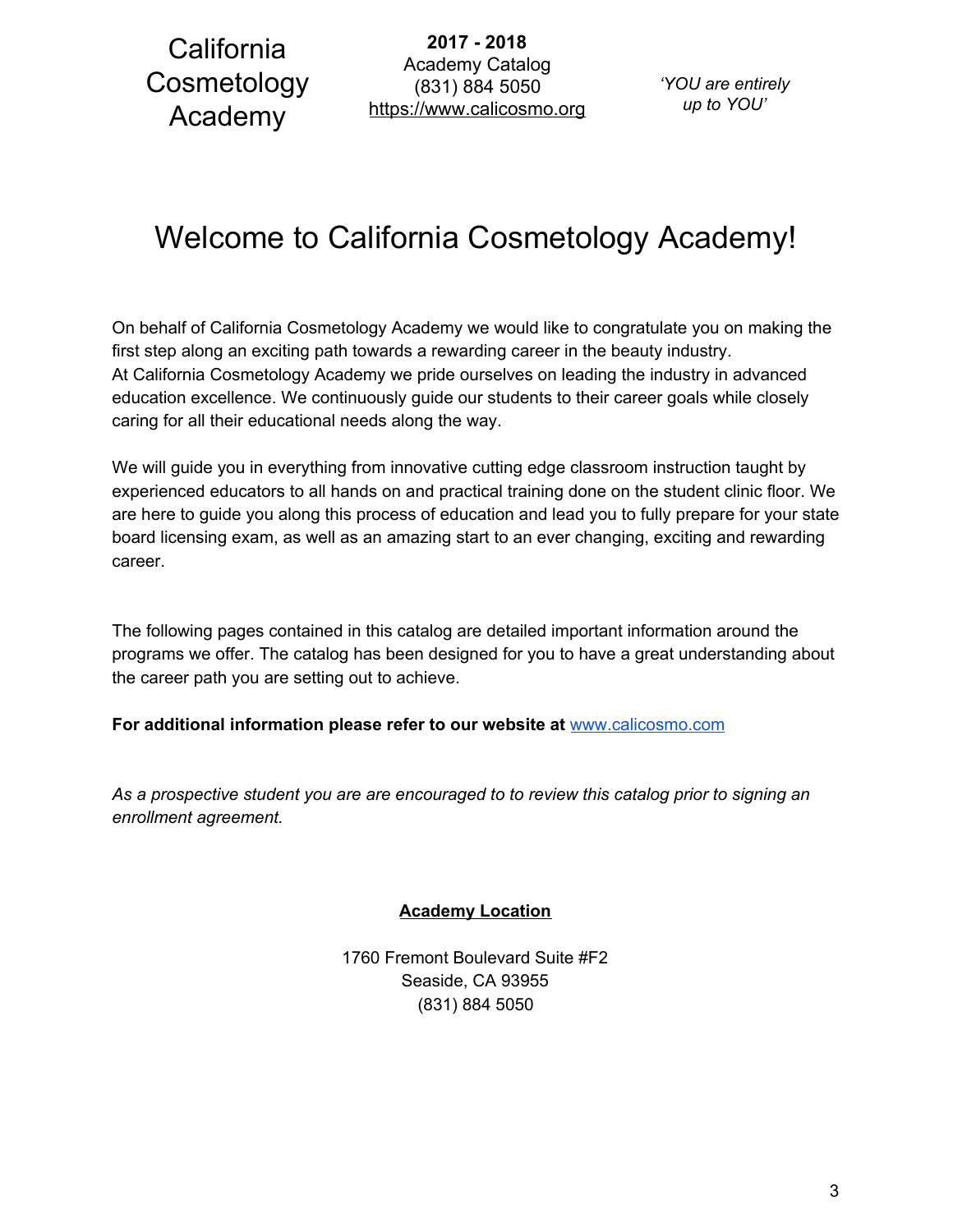**2017 - 2018** Academy Catalog (831) 884 5050 https://www.calicosmo.org

*'YOU are entirely up to YOU'*

# Disclosure Statement

<span id="page-4-0"></span>California Cosmetology Academy is a private post secondary educational Academy providing educational programs in Cosmetology and Esthetician programs.

California Cosmetology Academy is a Post Secondary Academy approved to operate in the State of California by the Bureau for Private Postsecondary Education (also know as BPPE / [www.bppe.ca.gov\)](http://www.bppe.ca.gov/). The Academy is in compliance with the California Private Postsecondary Education ACT. The California Board of Barbering and Cosmetology (BBC) sets a minimum standards for our programs of study and issues licenses to graduates upon passing the Board of Barbering and Cosmetology licensing examinations.

California Cosmetology Academy has been granted approval to teach the below programs of study in the State of California:

*Cosmetology 1600 clock hours Esthetician 600 clock hours*

At California Cosmetology Academy all students enrolled in a program of study who successfully complete will be provided a proof of training for that specific program of study.This proof of training is then used to apply for the State Board Test to receive a license to operate. We do not provide licences, degrees, diplomas or an approved certificates.

### **Please Note:**

We strive to make every effort to assure that the utmost accuracy of information is provided within this catalog, all students as well as others who utilize this catalog should note that laws, rules, and policy change from time to time and these changes may alter the information included in this publication. The California Cosmetology Academy always reserves the right to change regulations, requirements, student rules, schedules, curriculum, tuition, and fees at any time and without notice.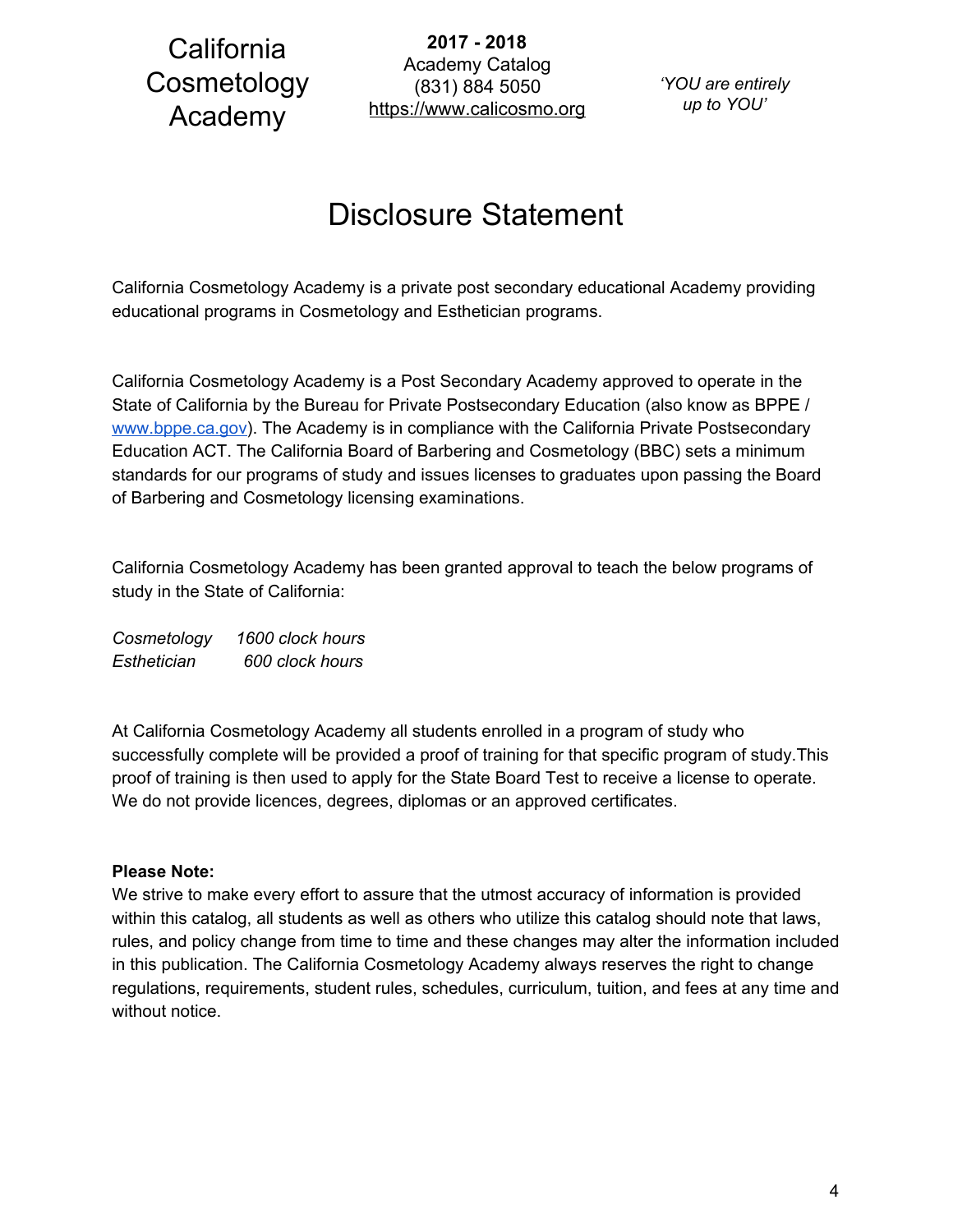**2017 - 2018** Academy Catalog (831) 884 5050 https://www.calicosmo.org

*'YOU are entirely up to YOU'*

## Non - Discrimination Disclosure Statement

<span id="page-5-0"></span>In compliance with federal, state, and local government requirements, The Academy does not discriminate against any individual on the basis of age, sex, race, color, religion, national and ethnic origin, handicap or sexual orientation in the administration of its educational programs, Academy administered programs and publications, or employment practices.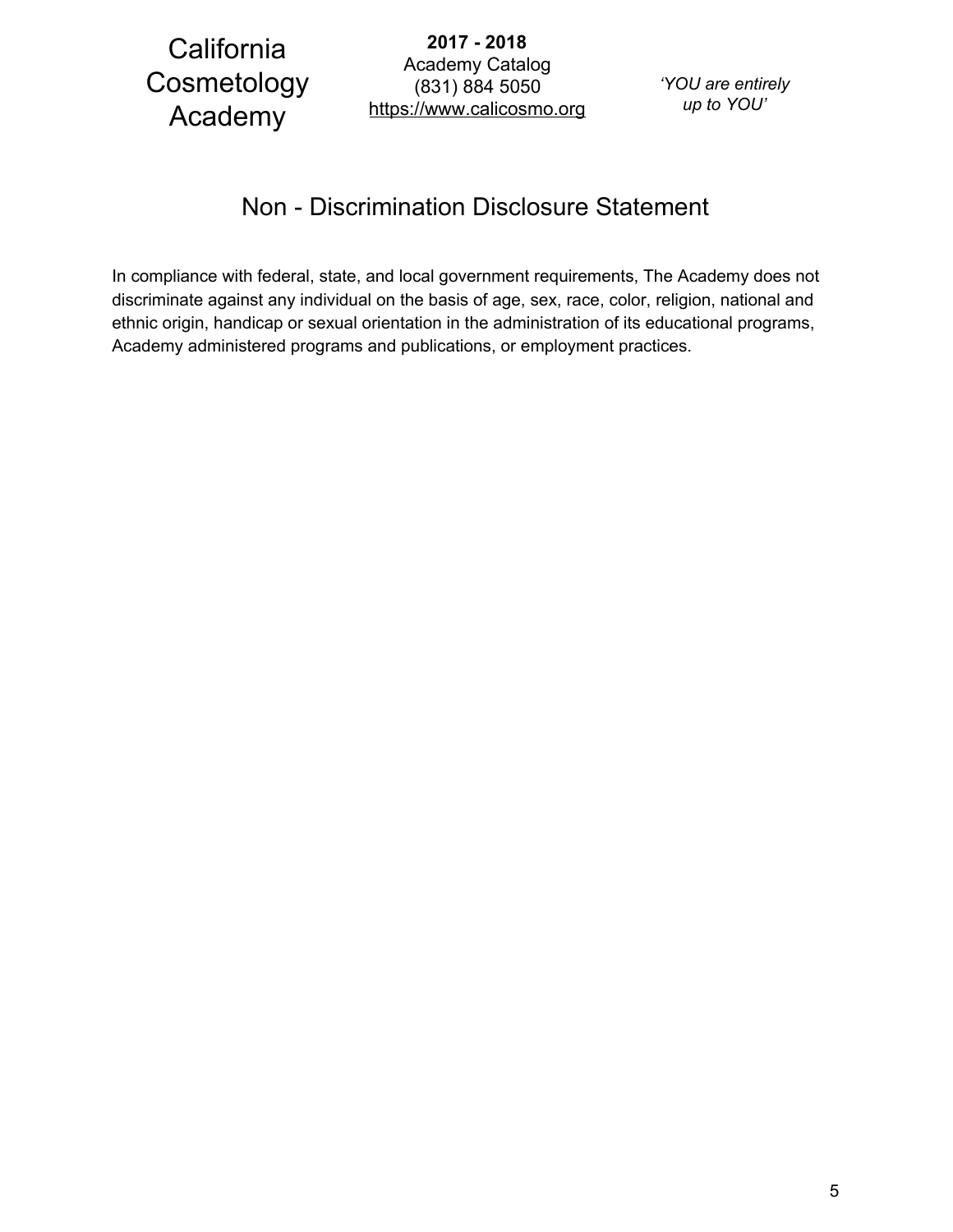**2017 - 2018** Academy Catalog (831) 884 5050 https://www.calicosmo.org

*'YOU are entirely up to YOU'*

# About Us

## <span id="page-6-1"></span><span id="page-6-0"></span>Our Vision

Striving to be the educator of choice for all students wanting to enter into the beauty industry by providing excellence in education and innovation.

## <span id="page-6-2"></span>Our Mission

We create an extremely high level academic culture that allows all students to thrive in their ability to learn and develop the skill set required to obtain state licensing as well as advanced training to bring with them when transiting into the beauty industry.

## <span id="page-6-3"></span>Our Values

- Excellence in Education is our prime focus everyday
- Dedication to a strong morale schoolwide
- Teamwork and collaboration to maintain top notch innovative thinking
- Exceed students expectations
- Our employees are our most valuable asset and will be treated as such
- Ensure a well maintained culture throughout the Academy that ensures the highest level of integrity and ethics

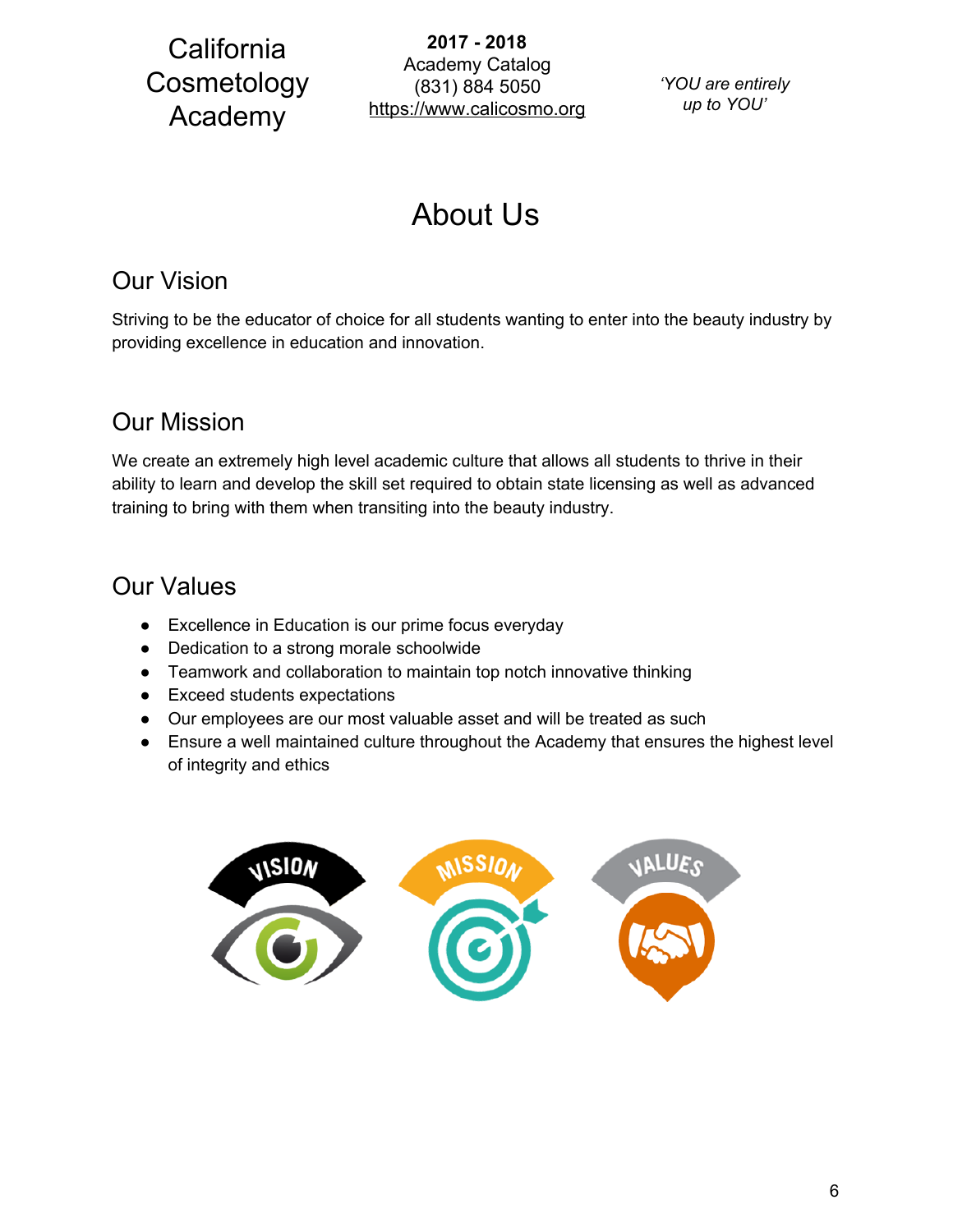**2017 - 2018** Academy Catalog (831) 884 5050 https://www.calicosmo.org

*'YOU are entirely up to YOU'*

## <span id="page-7-0"></span>Programs of Study

California Cosmetology Academy offers industry leading education in Cosmetology and Esthetics programs. We are here to help you with your journey in education on whatever path you may select, we have the program of study to help you realize your career goals.

## <span id="page-7-1"></span>Career Opportunities

**Cosmetology Program**: California Cosmetology Academy offers students a number of avenues to begin an exciting and rewarding career in the beauty industry in hair, skin and/or nails. Students enrolled in the cosmetology program are preparing themselves not only for state board licensing required but also an entry level position as a hair designer, stylist, haircut and color specialist, future owner of a salon or spa, junior positions in film or fashion.

**Esthetics Program:** All students will be studying to pass their state board licensing exam. Students enrolled in our skin care program are preparing for an entry level position as an esthetician, skin care specialist, manager or future salon or spa owner. Additional career opportunities include beginning jobs as makeup artist, skincare platform artist or even an esthetics trainer.

## <span id="page-7-2"></span>**Faculty**

At the California Cosmetology Academy we have hired Educators for their expertise and passion for what they do in their professional field. California Cosmetology Academy requires all faculty to have a minimum of 5 years combined education and direct industry experience in order to be employed as part of our educational team of instructors. All instructors have advanced knowledge and experience in their field and understand the importance of both the theory and practical training that are necessary for a student to be successful in whichever program of study they are enrolled in.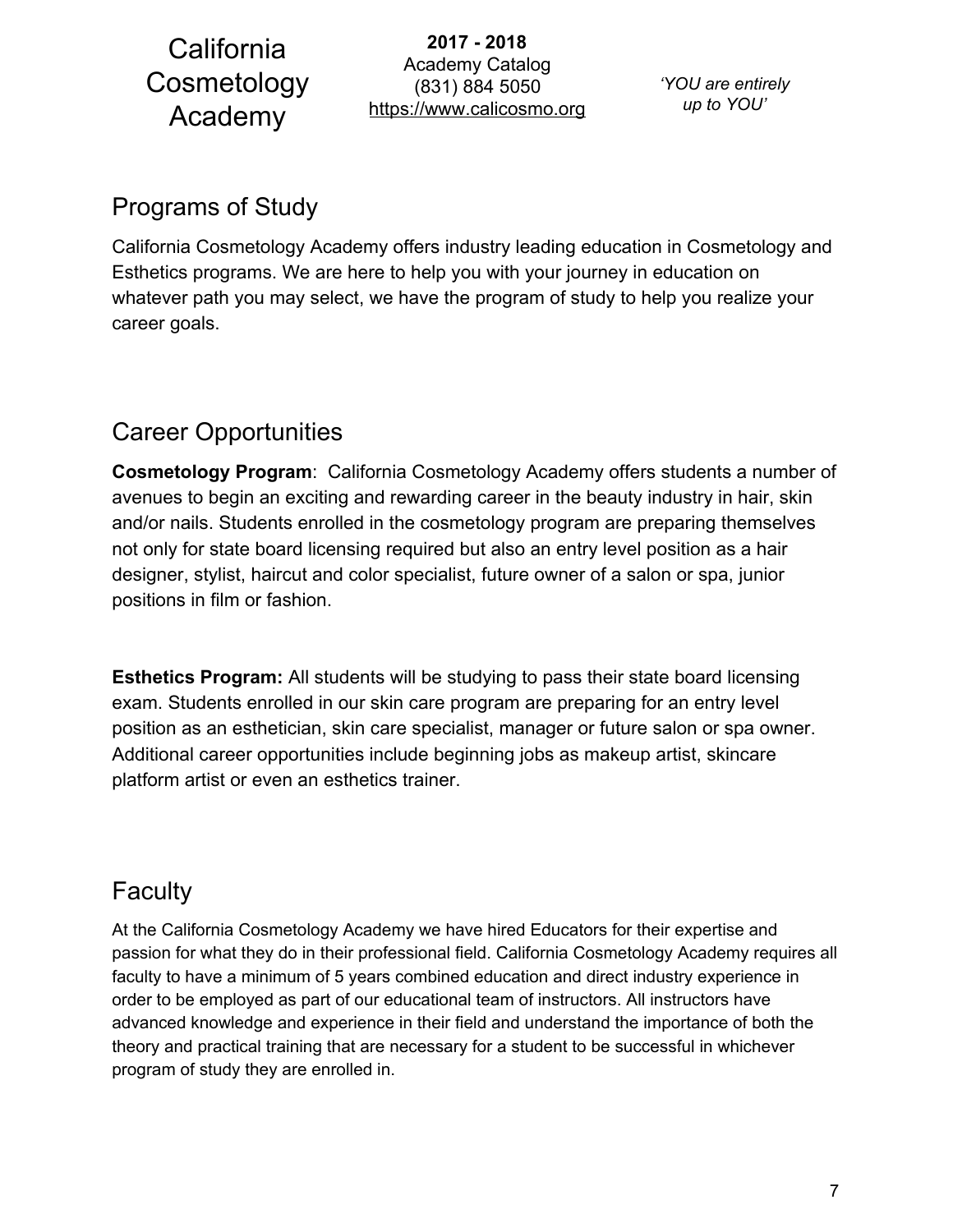**2017 - 2018** Academy Catalog (831) 884 5050 https://www.calicosmo.org

*'YOU are entirely up to YOU'*

## <span id="page-8-0"></span>School Accreditation

The School is fully licenced to operate by the following institutions who license and regulate our School:

Bureau for Private Postsecondary Education (BPPE) 2535 Capitol Oaks Drive, Suite 400 Sacramento, CA 95833 \ (916) 431-6959 Toll-free: (888) 370-7589

Board of Barbering and Cosmetology (BBC) P.O. Box 944226 Sacramento, CA 94244-2260 (916) 575-7281 Toll-free: (800) 952-5210

<span id="page-8-1"></span>The School is not accredited by any other organisation.

## Library/Resource Centers

Books : Each student will personally purchase, own and maintain a set of books relevant to their course.

Resource Center : Resources provided to enhance the learning environment are a State Board Study Theory facility which contains study areas and computers for access to online resources and a State Board Study Practical area for students to hone their practical skills. These are open and available to students during their regular course hours. Access is organized by the course Teachers.

## <span id="page-8-2"></span>Class Schedules

At California Cosmetology Academy we offer daytime classes, your schedule will be determined depending upon which program of study you choose to enroll in. New classes will begin at the beginning of each calendar month for both Cosmetology and Esthetician. Please contact our campus directly for updated and specific scheduled educational program start dates.

## <span id="page-8-3"></span>Observed Holidays for Academy Closure

California Cosmetology Academy will observe the following holidays and be closed:

● Memorial Day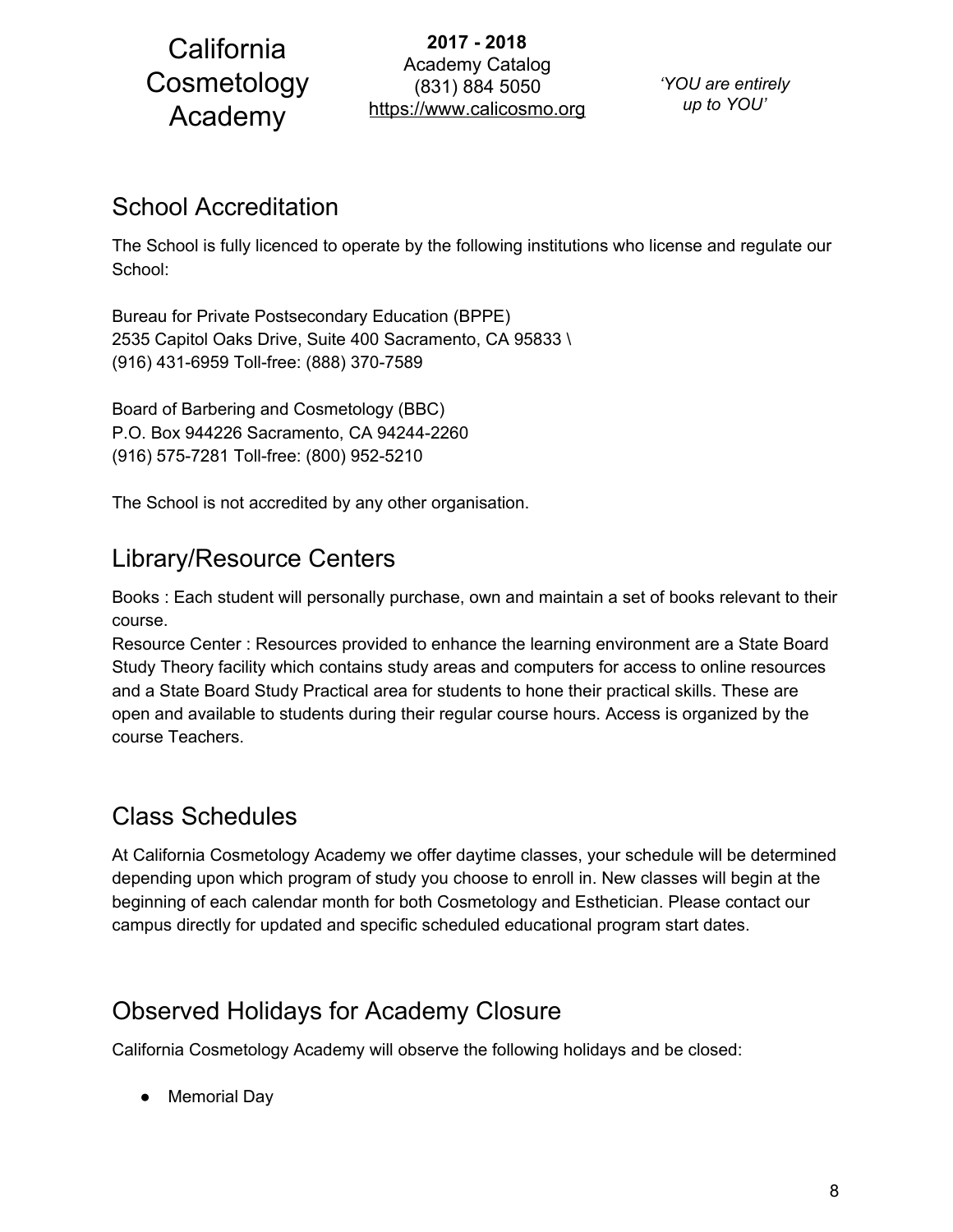**2017 - 2018** Academy Catalog (831) 884 5050 https://www.calicosmo.org

*'YOU are entirely up to YOU'*

- Independence Day
- Labor Day
- Thanksgiving Day
- Christmas Eve
- Christmas Day
- New Year's Day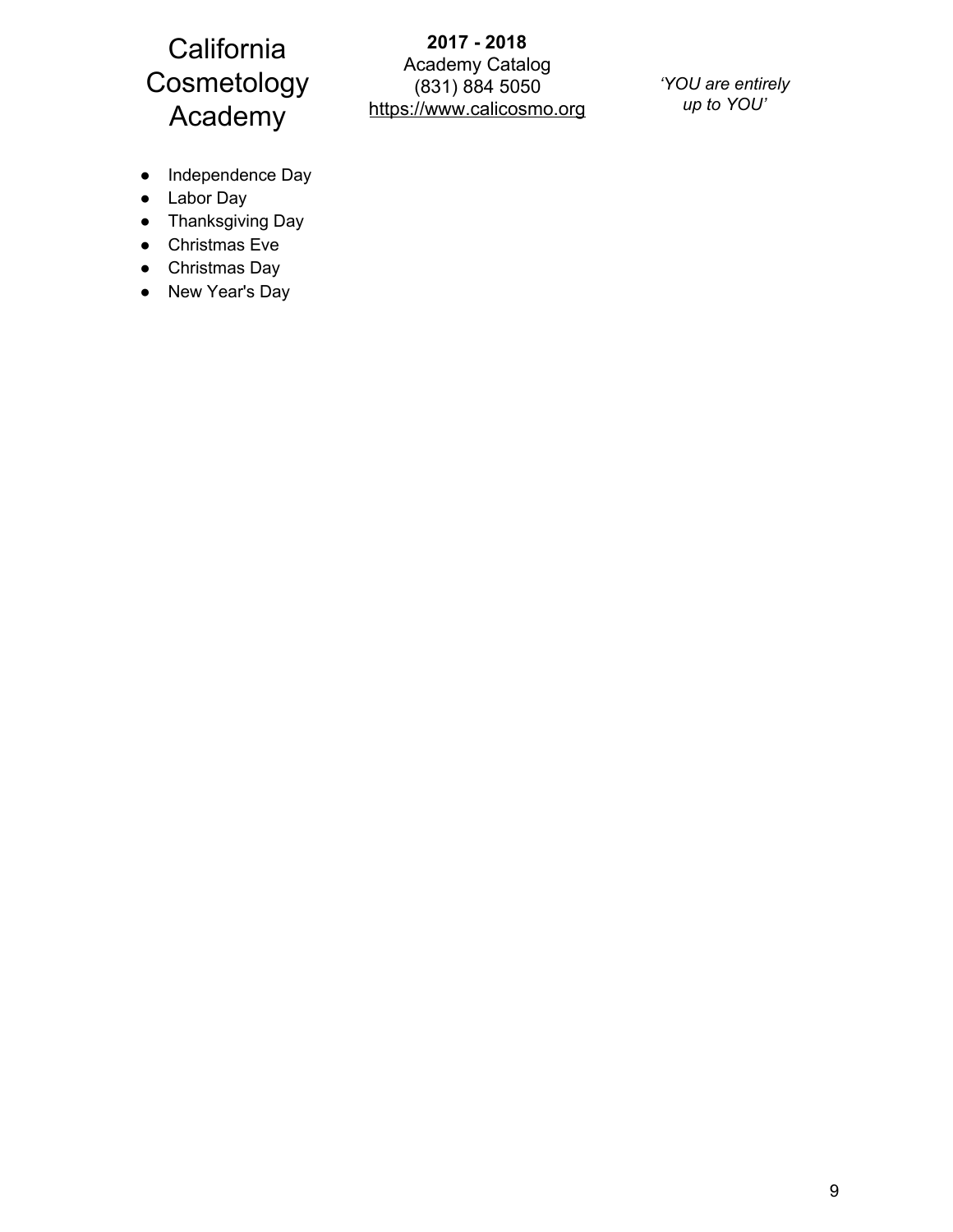**2017 - 2018** Academy Catalog (831) 884 5050 https://www.calicosmo.org

*'YOU are entirely up to YOU'*

# Admissions

## <span id="page-10-1"></span><span id="page-10-0"></span>Procedures

As a prospective student, you are required to physically visit The California Cosmetology Academy. The purpose of the required visit will be to discuss your personal education goals and career plans with campus staff prior to enrolling or signing an enrollment agreement. We will meet with you, provide a campus tour and answer any questions you may have. We want to make sure in advance that California Cosmetology Academy, our programs and our educational philosophy are the proper fit for you before you make a final decision to enroll.

As a prospective student we encourage you to review our Academy catalog and read through all information we have to provide before signing an enrollment agreement.

## <span id="page-10-2"></span>Requirements

It is our policy to enroll students who have the aptitude and ability to learn, benefit from and are able to find employment in their prospective program of study. Students must meet specific requirements prior to signing an enrollment agreement for admissions to California Cosmetology Academy.

## <span id="page-10-3"></span>**Exclusions**

California Cosmetology Academy does not admit students on the basis of challenge examinations or achievement tests.

California Cosmetology Academy does not accept transfer program credit for any prior experiential learning programs, which might include externships, internships, work experience or apprenticeship programs.

California Cosmetology Academy does not offer 'English as a second Language' programs. All California Cosmetology Programs and materials are provided and taught in English.

California cosmetology Academy only will admit students with a high school diploma or its equivalent. Students who as such, are deemed to have the level of english proficiency necessary to have the ability to benefit from the programs taught in english.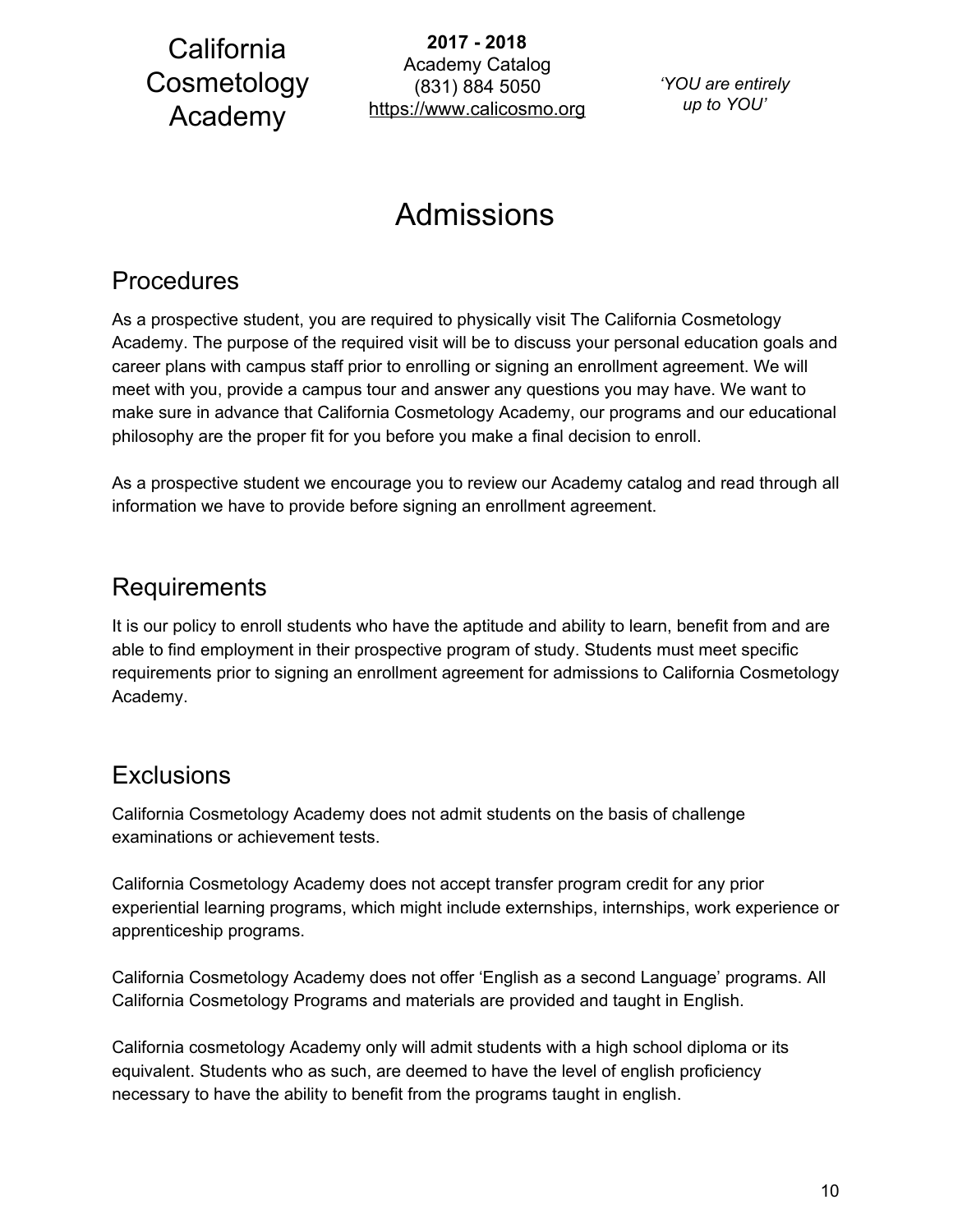**2017 - 2018** Academy Catalog (831) 884 5050 https://www.calicosmo.org

*'YOU are entirely up to YOU'*

## <span id="page-11-0"></span>Provisions

### **Prior to signing Enrollment Agreement prospective students must:**

- Visit and tour the campus
- Complete an interview with campus admissions staff
- Possess a valid U.S. high school diploma, a GED, a High School Certificate of proficiency issued by a state that recognizes it as equivalent to a high school diploma, or high school transcripts verifying the graduation date.
- Possess a valid Social Security Card
- Possess a valid government issued photo Identification card or driver's license.

### **If you are at least 17 and a high school graduate , you must provide the following documents to the Academy:**

- A valid U.S. high school diploma, a GED, a High School Certificate of proficiency issued by a state that recognizes it as equivalent to a high school diploma, or high school transcripts verifying the graduation date.
- A valid government issued photo identification card or driver's license

### **If you are at least 18 years of age, an immigrant to the United States of America and have completed a high school or its equivalent in your country of origin, you must provide the following documents to the school:**

- A copy of your secondary school education credential as well as an english translated copy which clearly identifies the date of completion of the secondary education that is equivalent to a U.S. high school diploma. The translation must be completed by a qualified certified translator fluent in both the language in which the document was written and in english or a bona fide, third party document evaluation service, the translation must be on that company's letterhead. California Cosmetology Academy does not pay for any translation services, this must be conducted at your own expense.
- A valid government issued photo identification card or driver's license.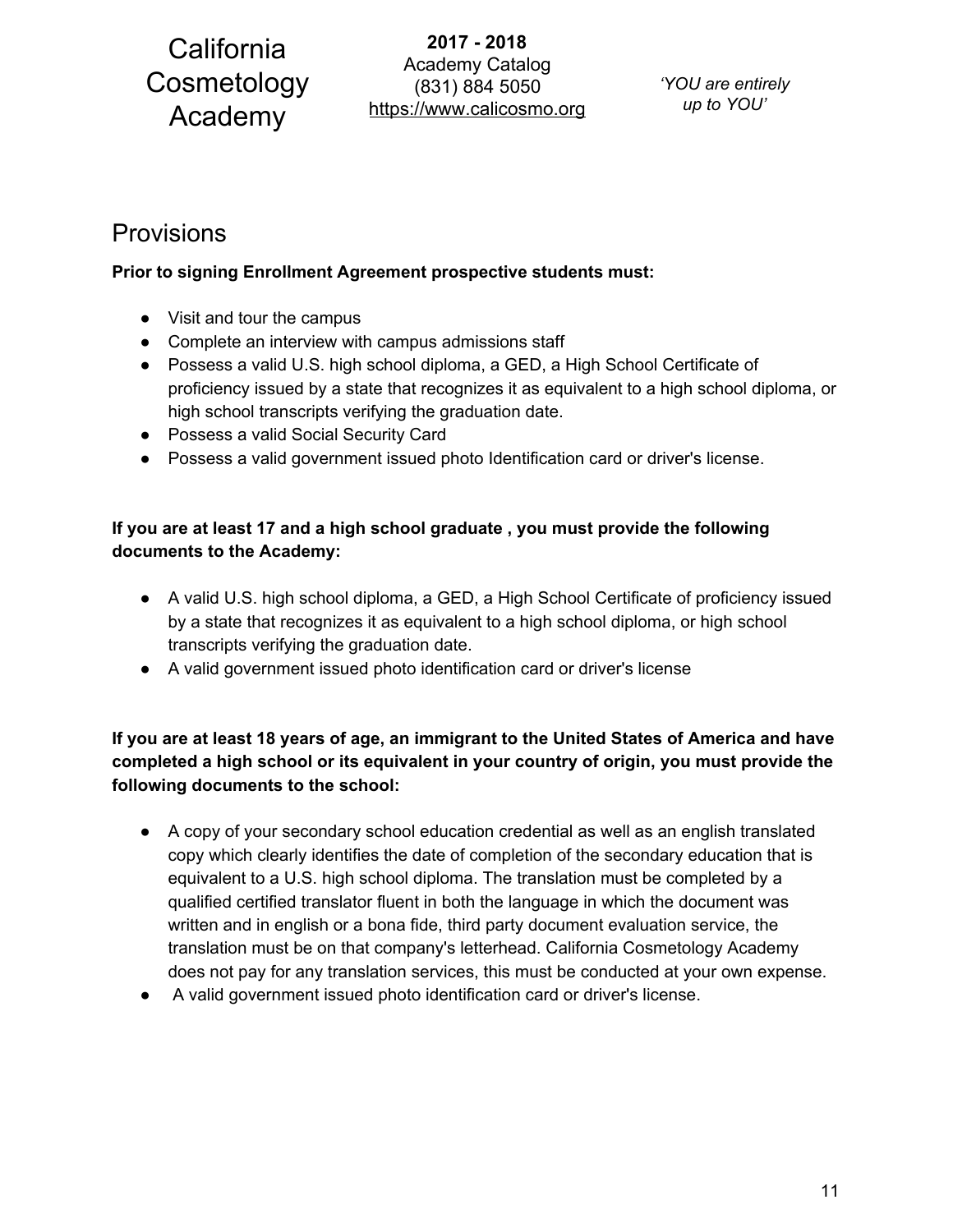**2017 - 2018** Academy Catalog (831) 884 5050 https://www.calicosmo.org

**If you have been homeschooled and the state in which you were homeschooled treats homeschools as a home or private school, you must provide the following documents to the Academy:**

- A valid homeschool high school diploma.
- **Either** a copy of the state issued secondary school completion credential (if your state issues this certificate) **OR** a copy of the private state school affidavit issued by the state for the school from which the diploma was granted.
- A valid government issued photo identification card or driver's license.

PLEASE NOTE: a copy of the student's social security card is not required to be maintained in the student file. It is necessary for the student to present their social security card at time of enrollment.

## <span id="page-12-0"></span>**Orientation**

One of the most important and exciting days at California Cosmetology Academy is orientation day. This will be required for all students to attend prior to or on your first day of class. This includes new enrolling students, transfer students, and re-enrolling students.Orientation will include valuable information for you especially introducing you to your campus staff and to learn about our policies and expectations.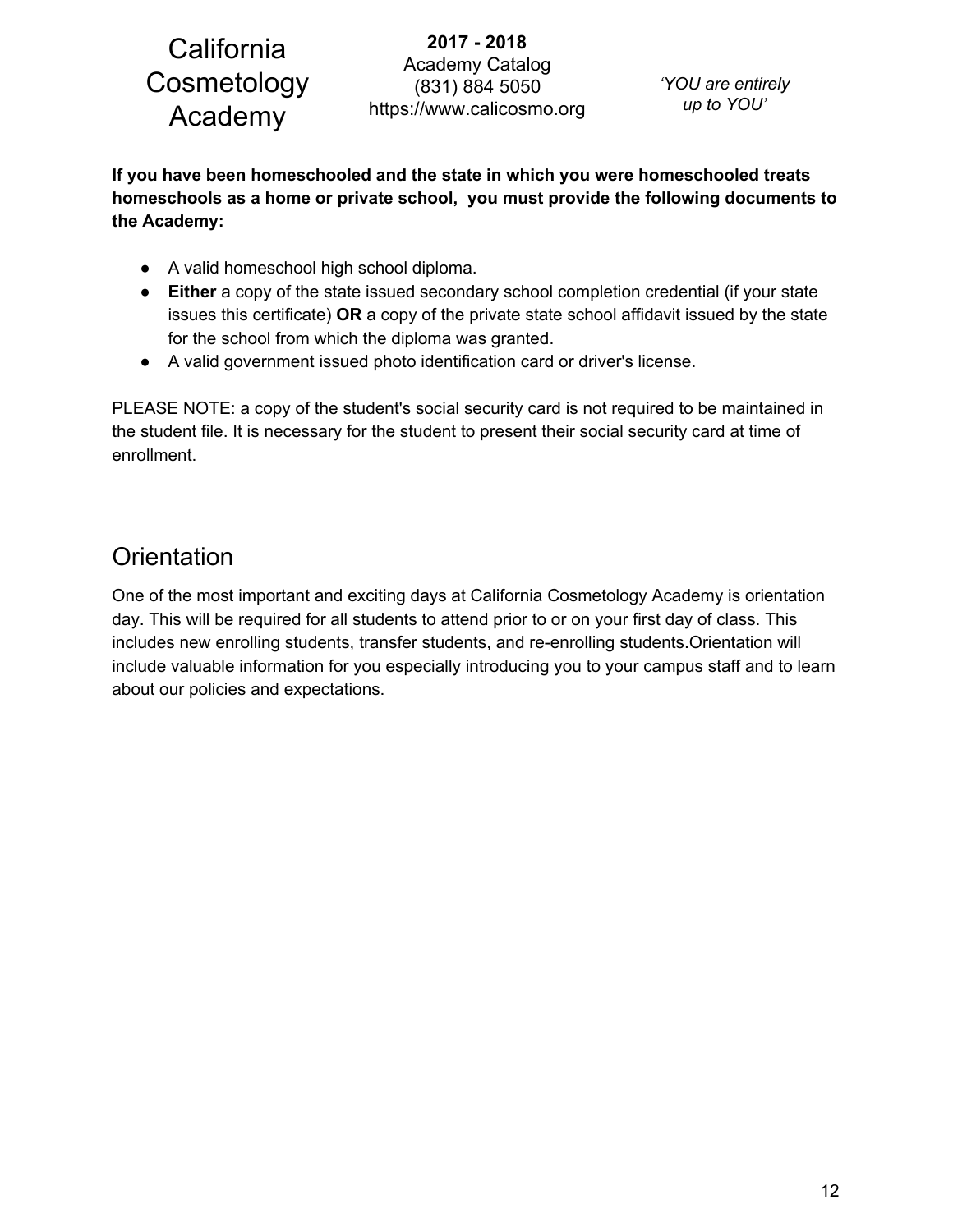**2017 - 2018** Academy Catalog (831) 884 5050 https://www.calicosmo.org

*'YOU are entirely up to YOU'*

# **Transfers**

<span id="page-13-0"></span>California Cosmetology Academy will count transfer and accepted clock hours from another California institution to apply towards hours only of the same program within California Cosmetology Academy. California Cosmetology Academy will **NOT** count hours from one program at another California institution towards the required hours of a **different** program at the Academy.

Prospective students/applicants who have previous accumulated hours from another California cosmetology school, who wish to enroll at California Cosmetology Academy must submit a written request during the admission process along with a proof of training and record of withdrawal from their previous California school.

- Student prospects with less than 1,000 clock hours in cosmetology will be considered for enrollment.
- Student prospects with 250 or less clock hours in esthetics will also be considered for enrollment at California Cosmetology Academy.

**If a prospective student has more than 1,000 clock hours in cosmetology or more than 250 clock hours in esthetics, special exceptions for admission can only be made upon the Academy Directors direct discretion as well as qualified lead educator combined.**

## <span id="page-13-1"></span>Transferring from another state or country

All applicants transferring from another state or from another country must first contact California's Board of Barbering and Cosmetology and apply for approval of their hours from their previous school. The documentation that is required can be found online on the Board of Barbering and Cosmetology website. [www.barbercosmo.ca.gov](http://www.barbercosmo.ca.gov/)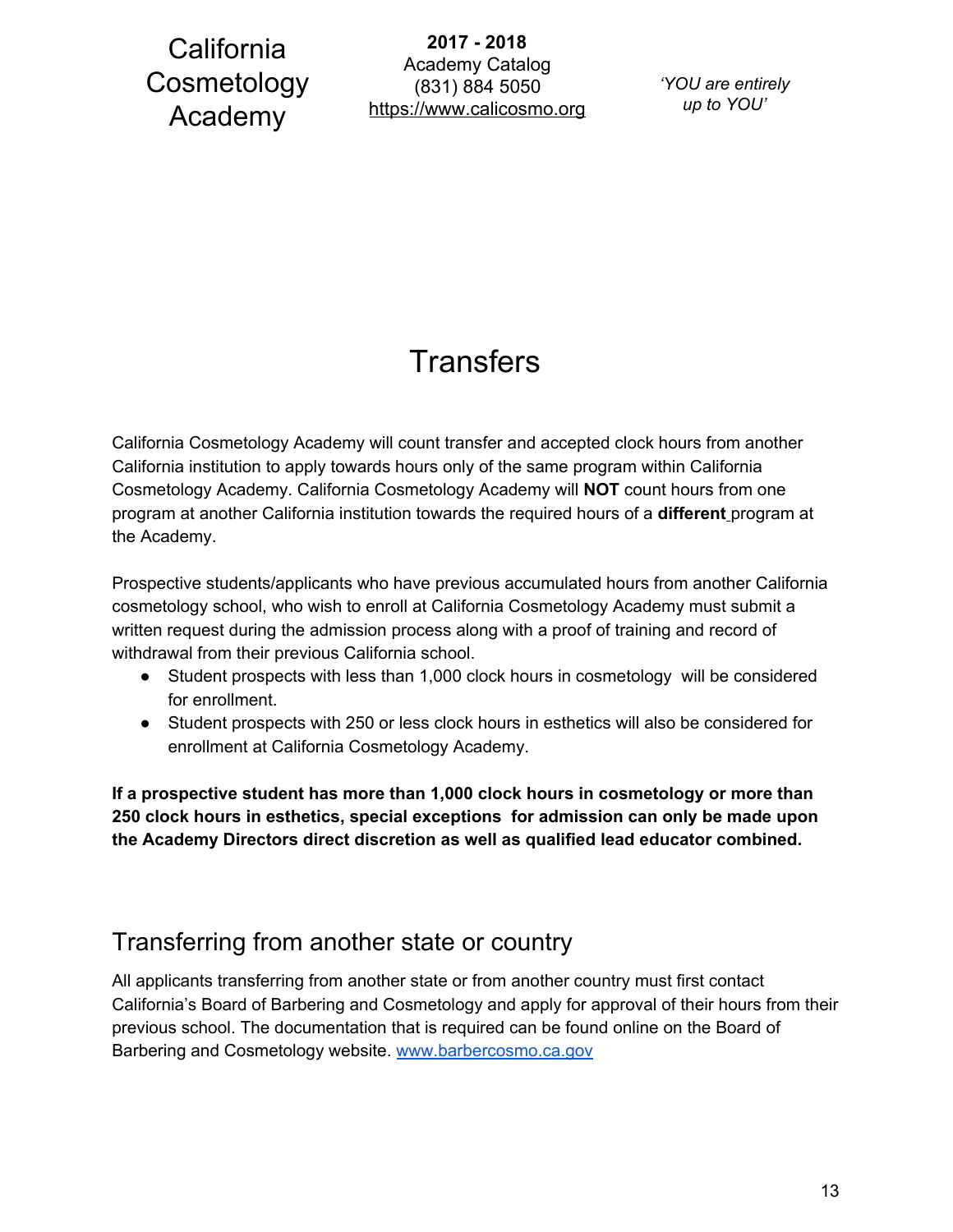**2017 - 2018** Academy Catalog (831) 884 5050 https://www.calicosmo.org

*'YOU are entirely up to YOU'*

The California Board of barbering and cosmetology will then issue a letter indicating the credit has been approved for the hours completed at the previous school along with any other requirements.

Final decisions on acceptance of transfer hours will be made at the California Cosmetology Academy campus based on information provided by the board of barbering and cosmetology letters.

Any prospective student who fails to provide the required documentation of previous training in either of the stated circumstances above prior to enrollment at the california cosmetology academy will result in not being able to apply those hours to their enrollment.

## <span id="page-14-0"></span>Transferability of Credits and Credentials

Transferability of credits you earn at California Cosmetology Academy is at the complete discretion of another institution to which you may seek to transfer. Furthermore the acceptance of the diploma you earn at California Cosmetology Academy program is als at the complete discretion of the institution to which you may seek to transfer. If the diploma earned at this institution is not accepted at the institution to which you seek to transfer, you may be required to repeat some or all of your coursework at the specific institution. For that reason you should make absolutely certain that your attendance at the California Cosmetology Academy will meet your educational goals. Please note: you should contact an institution to which you may seek to transfer to after attending California Cosmetology Academy to determine if your diploma will transfer correctly.

Transferability of completed clock hours and courses from the California Cosmetology Academy are likely to vary between California based cosmetology schools and out of state schools. California Cosmetology Academy does not have in place any mutual agreement nor articulation agreement with any college or university currently.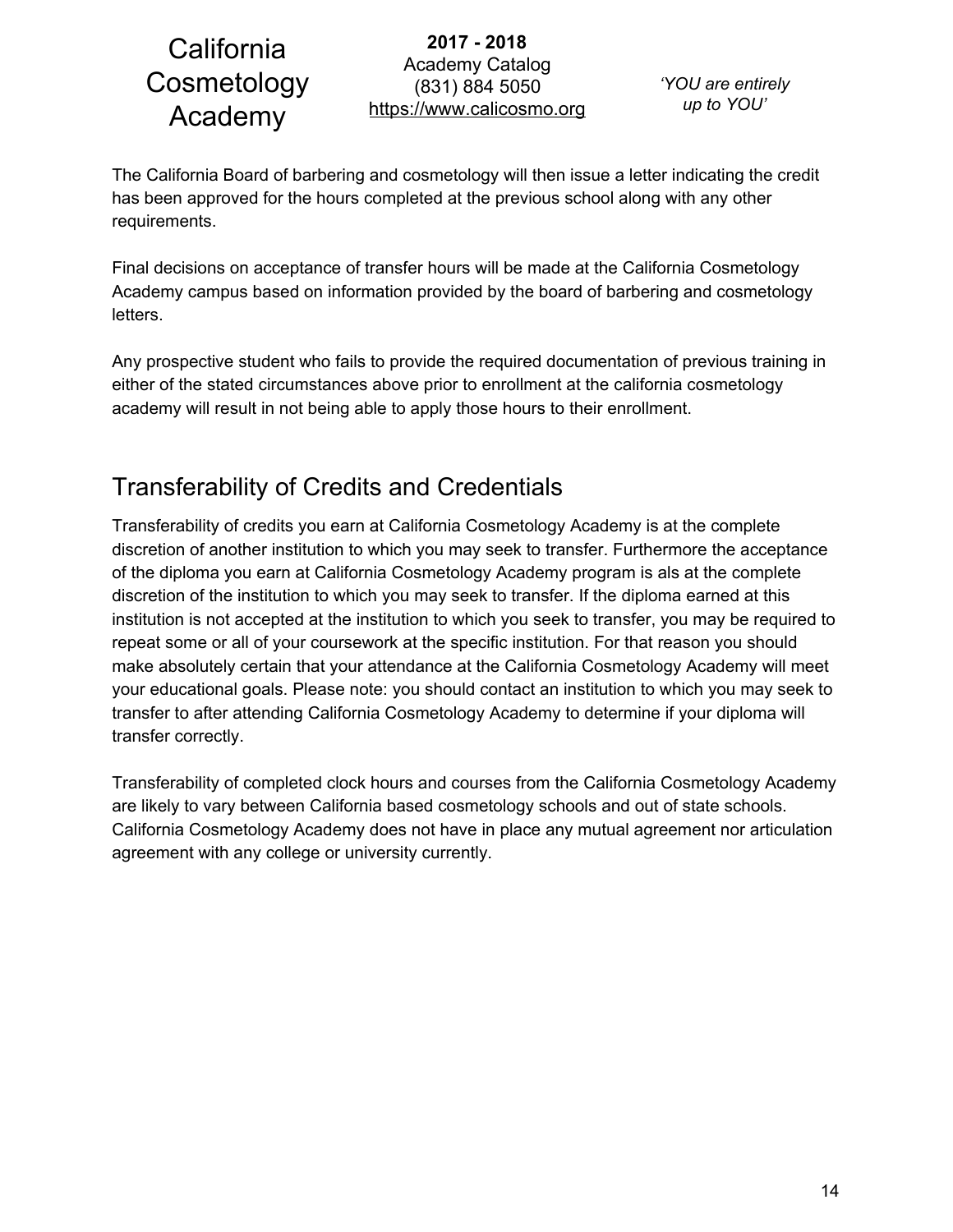**2017 - 2018** Academy Catalog (831) 884 5050 https://www.calicosmo.org

*'YOU are entirely up to YOU'*

# Re - Enrollment Policy

<span id="page-15-0"></span>California Cosmetology Academy students that have been previously enrolled who did not complete their program requirements may apply for re enrollment. The process to begin a request for re enrollment will be to have a written request sent to the Academy campus directly to the Academy Registrar and/or Academy Director. The request should include detailed explanations and reasons for the students previous withdrawal and why the student should be allowed to re enroll in the program. Students will need to also be in good standing with all faculty and staff members.

At California Cosmetology Academy we carefully evaluate each individual request to assure the re enrollment will be a success for the student. The decision will be made based on the student's re enrollment letter, the student's past history with enrollment, how long the student has been out of school and how many hours the student is still required to complete in order to receive a diploma. If the student is approved by the Academy Registrar and the Academy Director both in agreement for re enrollment they can fully begin the re enrollment process. When a student is granted approval for re enrollment, full credit for previous properly documented and paid for instruction hours will be granted in accordance with state regulations. Charges for re enrollment will be based on the tuition charges in effect at the time or re enrollment.

**Please Note: All unpaid balances from any previous enrollment at the California Cosmetology Academy must be resolved and paid prior to be considered for re enrollment.**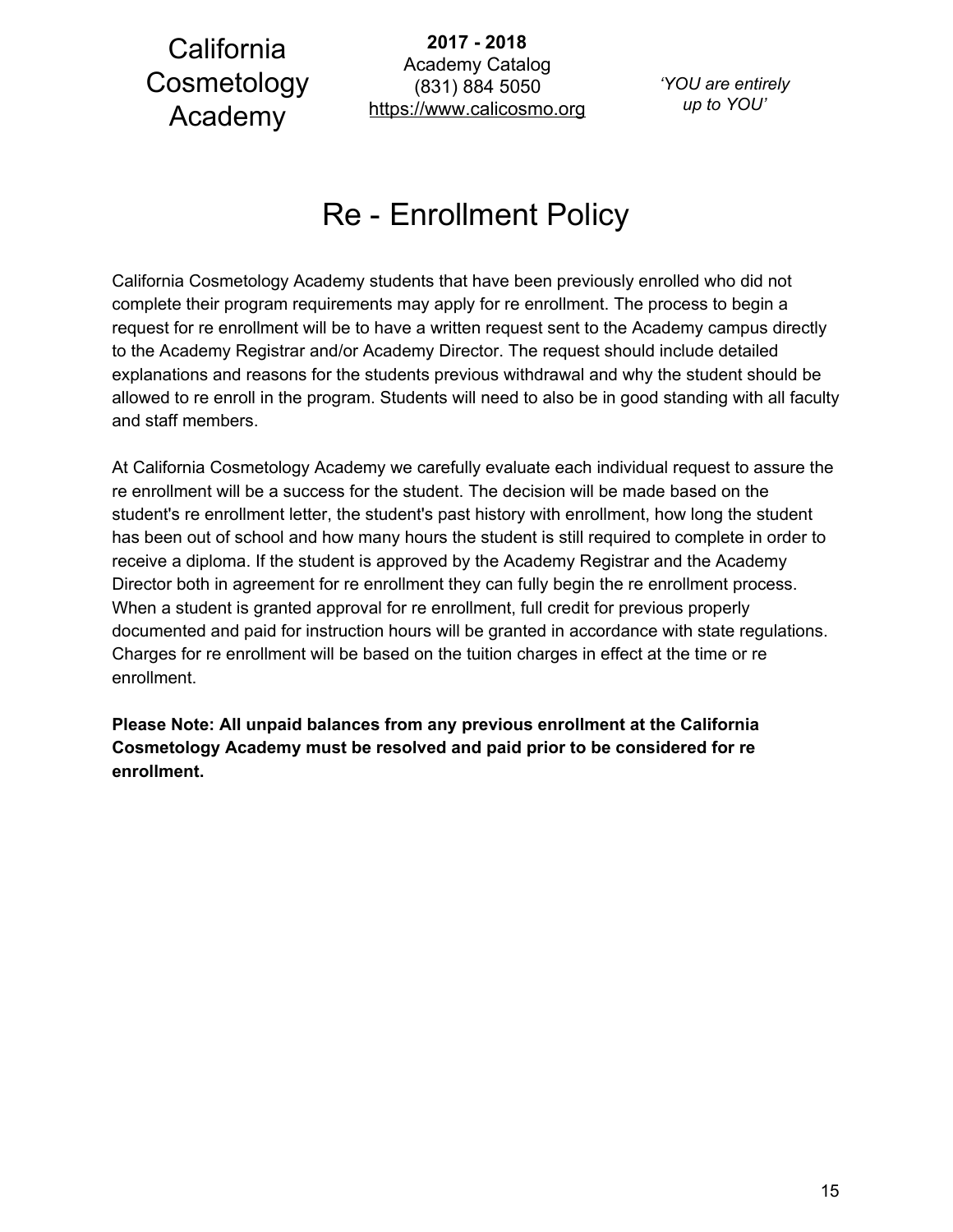**2017 - 2018** Academy Catalog (831) 884 5050 https://www.calicosmo.org

*'YOU are entirely up to YOU'*

# Education

### **Important Academic Rules and Information**

<span id="page-16-0"></span>**California Cosmetology Academy Standards:** Our standards expect all students to maintain satisfactory academic progress. Each student Enrolled at California Cosmetology Academy must maintain the following:

1. Maintain a cumulative academic GPA of a "C" average (70% or better) at the end of each evaluation period, as per the grading scale listed below. Practical assessments and theory test grades are combined to produce a combined GPA reflecting the qualitative element of a satisfactory Academic Program policy.

| Grade     | Level          |
|-----------|----------------|
| 70-100%   | Satisfactory   |
| $0 - 69%$ | Unsatisfactory |

2**.** Maintain a cumulative average attendance level of at least two-thirds 67% of the scheduled hours indicator in the student enrollment contract at the end of each evaluation. Reflecting the quantitative element of the satisfactory academic progress policy. This ensures that there will be completion of the student's program within 150% of the schedule course length which is the maximum time frame in which the student must complete the course.

**3.** Students being a minimum requirements for attendance and academic process at any evaluation put will be considered to be making satisfactory academic progress until the next evaluation period.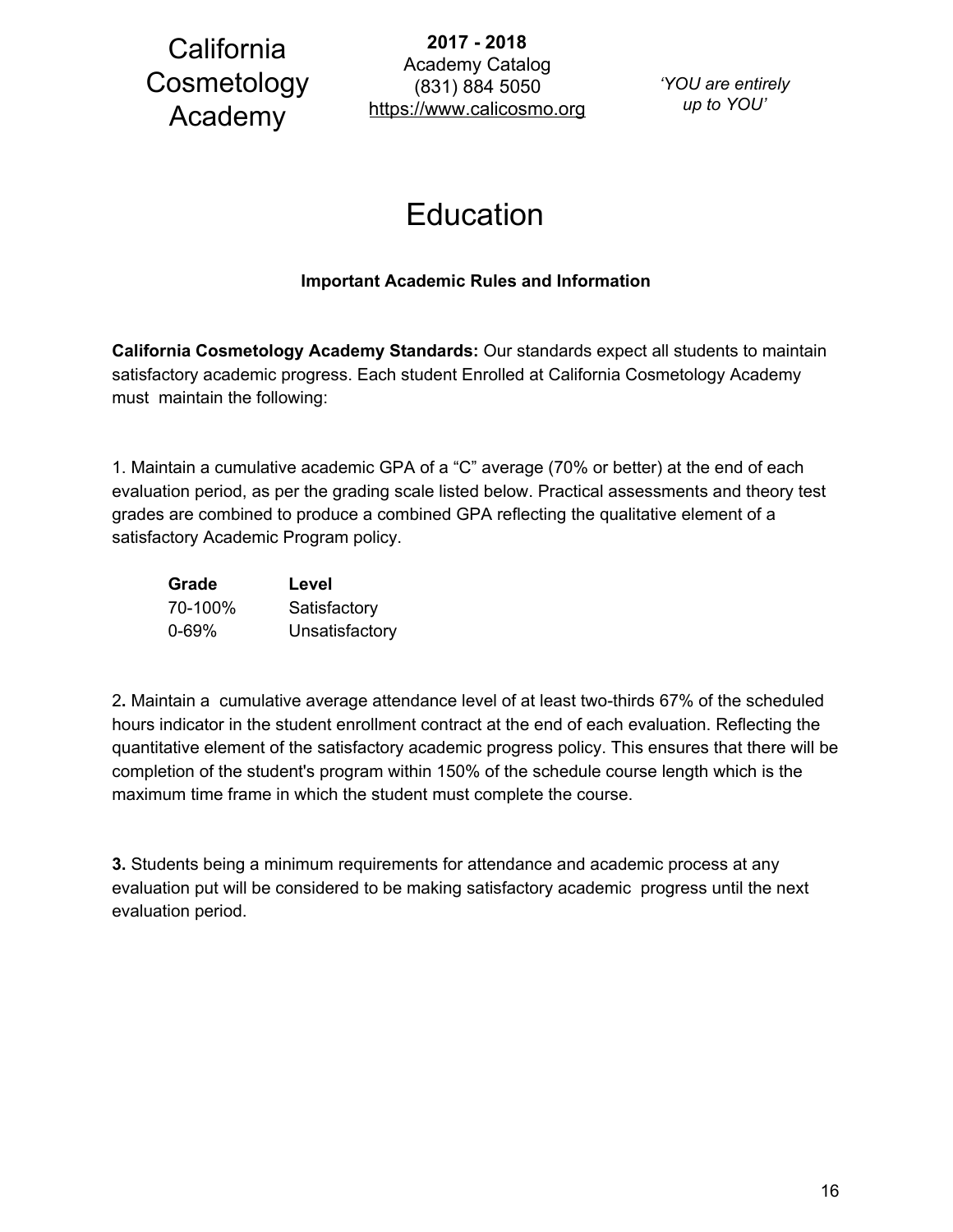**2017 - 2018** Academy Catalog (831) 884 5050 https://www.calicosmo.org

*'YOU are entirely up to YOU'*

## <span id="page-17-0"></span>Evaluation Periods

Satisfactory academic progress will be assessed at the following benchmarks of actual hours attended as listed in the below table:

| Cosmetology<br>1600 hours | <b>Esthetician</b><br>600 hours |
|---------------------------|---------------------------------|
| 450 hours                 | 300 hours                       |
| 900 hours                 | 600 hours                       |
| 1250 hours                |                                 |
| 1600 hours                |                                 |

\*Transfer or re- enrollment students- midpoint of the contracted hours or the established evaluation periods, whichever comes first.

## <span id="page-17-1"></span>Licensing Requirements

The California Board of barbering and cosmetology requires that any person designed to protect business as a cosmetologist, esthetician must first complete the state-required curriculum at an approved school and second pass the state license exam in the state of California. At California Cosmetology Academy our programs are designed with two goals in mind, first to provide the students with the state-required educational curriculum necessary to qualify to take and pass the exam, and second and most important to prepare our graduates to obtain employment and entry level positions in the beauty industry.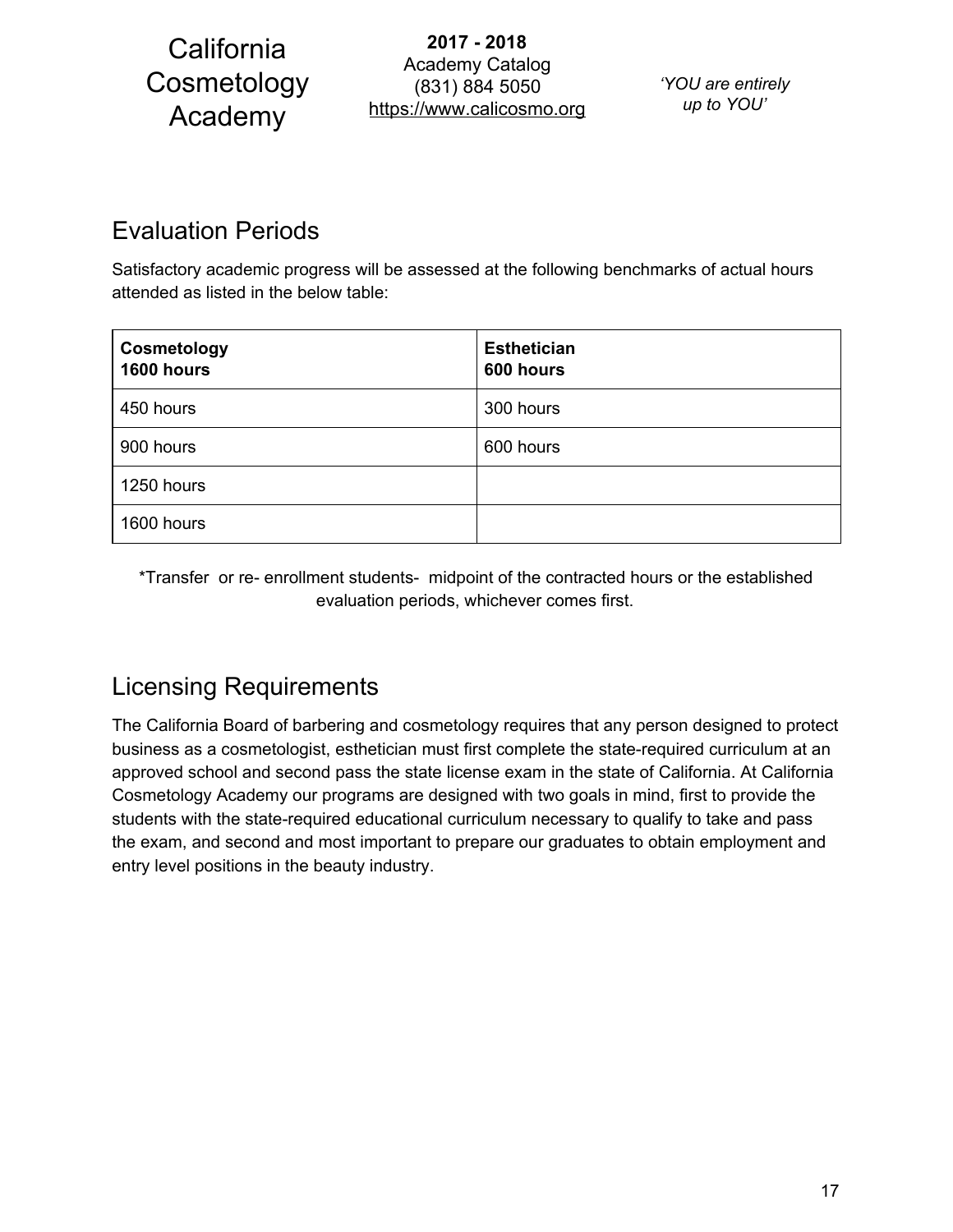**2017 - 2018** Academy Catalog (831) 884 5050 https://www.calicosmo.org

*'YOU are entirely up to YOU'*

## <span id="page-18-0"></span>Background checks

California Board of barbering and cosmetology: The application for examination by the board requires an applicant to disclose background information related to any conviction or plea or no contest any violation of any law of the United States, in any state, local jurisdiction or any foreign country in order to determine if students eligibility to take the licensing exam. Individuals who have been convicted of a crime can still apply to take the examination. The board will request documents relating to the conviction to be included with the application for examination. These are reviewed and are evaluated by the board on a case-by-case basis.

### **Please Note**

It is the student's responsibility to determine if any past criminal convictions will prevent them from obtaining the state-required board license or any local license, permit or voluntary certification. For more information, about these requirements, an individual should contact the appropriate agency as follows:

Board of barbering and cosmetology PO box 944226 Sacramento, California 94244 Phone: 1 800 952 5 2 1 0 Fax 1916 575 728 1 [www.barbercosmo.ca.gov](http://www.barbercosmo.ca.gov/)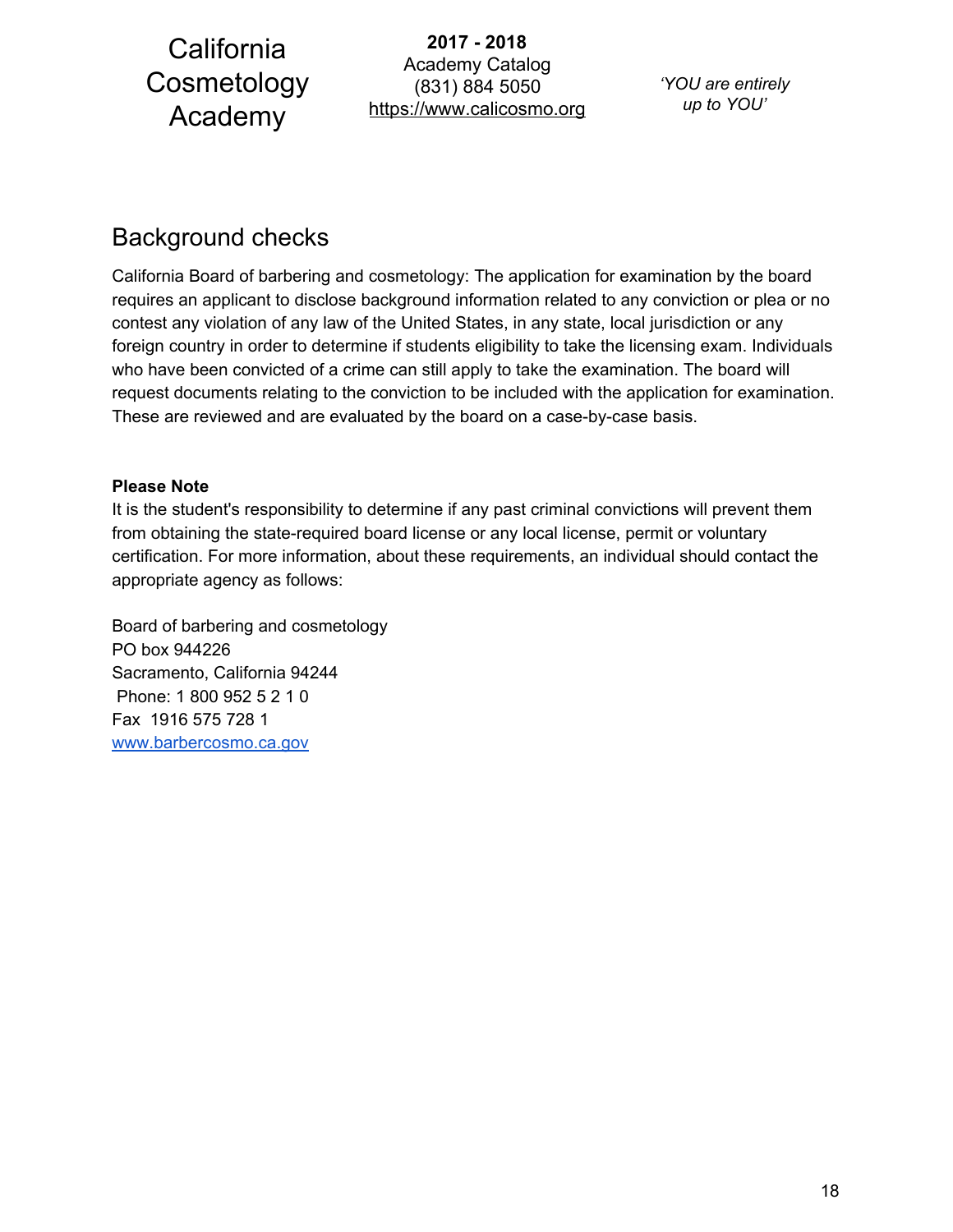**2017 - 2018** Academy Catalog (831) 884 5050 https://www.calicosmo.org

*'YOU are entirely up to YOU'*

# <span id="page-19-0"></span>Description of Educational Program

## <span id="page-19-1"></span>Programs of Study

California Cosmetology Academy offers industry leading education in Cosmetology and esthetics programs. We are here to help you with your journey in education on whatever path you may select, we have the program of study to help you realize your career goals.

## <span id="page-19-2"></span>Career Opportunities

### <span id="page-19-3"></span>Cosmetology Program

California Cosmetology Academy offers students a number of avenues to begin an exciting and rewarding career in the beauty industry in hair, skin and/or nails. Students enrolled in the cosmetology program are preparing themselves not only for state board licensing required but also an entry level position as a hair designer, stylist, haircut and color specialist, future owner of a salon or spa, junior positions in film or fashion.

### <span id="page-19-4"></span>Esthetics Program

All students will be studying to pass their state board licensing exam. Students enrolled in our skin care program are preparing for an entry level position as an esthetician, skin care specialist, manager or future salon or spa owner. Additional career opportunities include beginning jobs as makeup artist, skincare platform artist or even an esthetics trainer.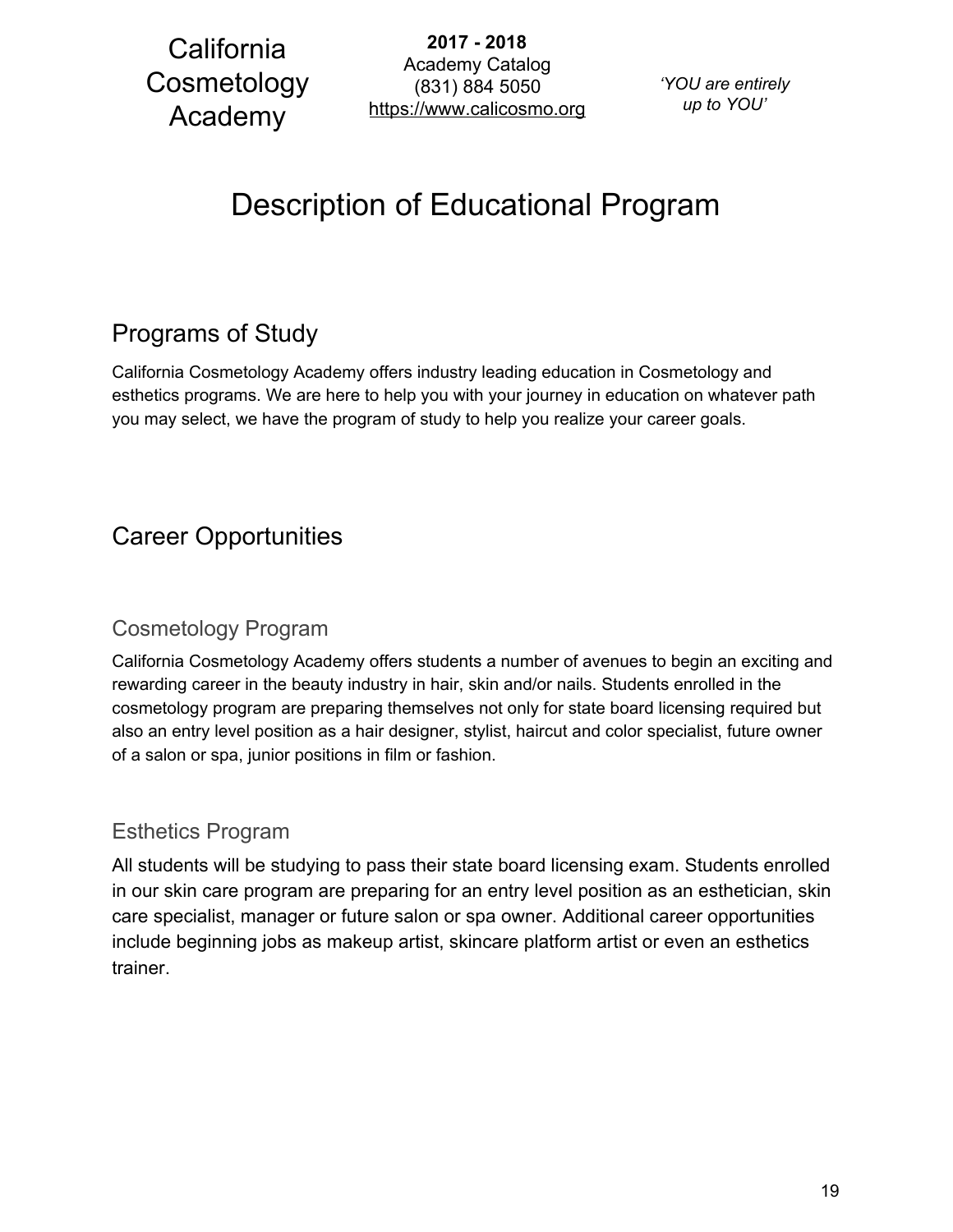**2017 - 2018** Academy Catalog (831) 884 5050 https://www.calicosmo.org

*'YOU are entirely up to YOU'*

# <span id="page-20-0"></span>Grading Systems and Evaluations of Students

Regardless of which California Cosmetology Academy program you choose, all your academic progress will be measured by the grading system below while enrolled in Academy.

## <span id="page-20-1"></span>Theory

Theory and or Technical instruction is the instruction all students receive through way of demonstration, lectures, classroom participation and examinations. All theory work will be graded as follows:

| Grade          | Level          |  |
|----------------|----------------|--|
| 70-100 Percent | Satisfactory   |  |
| 0-69 Percent   | Unsatisfactory |  |

## <span id="page-20-2"></span>Practical Training

Practical Training or Practical Operations are the projects, practical operations and service students perform on another person. This can be a client, another student or a mannequin. All Practical training work will be graded as follows:

| Grade            | Level          |  |
|------------------|----------------|--|
| 70 - 100 Percent | Satisfactory   |  |
| 0-69 Percent     | Unsatisfactory |  |

## <span id="page-20-3"></span>**Attendance**

All students **must attend** a minimum of **67 Percent** of their scheduled hours in order to maintain Satisfactory Academic Progress. (SAP)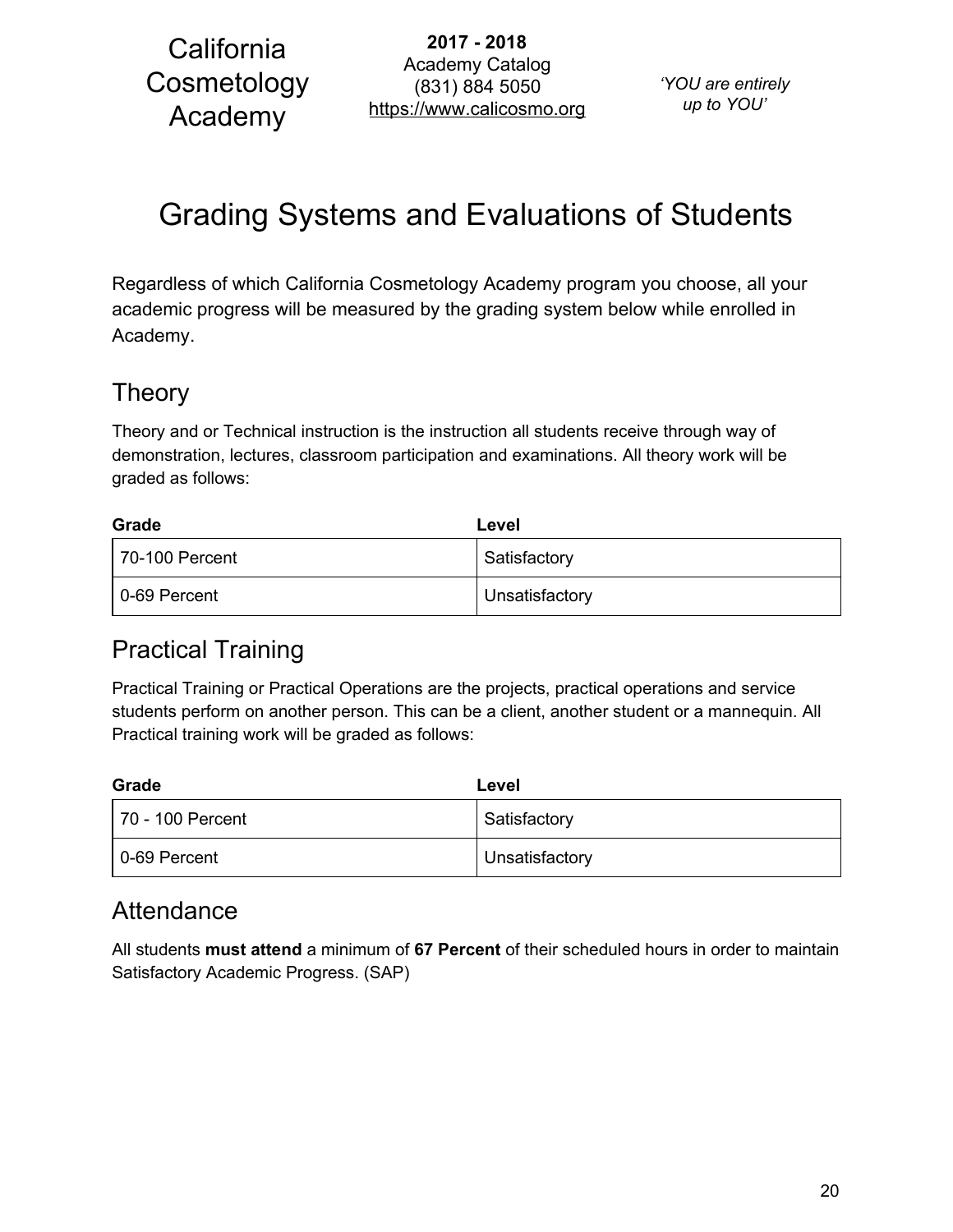**2017 - 2018** Academy Catalog (831) 884 5050 https://www.calicosmo.org

*'YOU are entirely up to YOU'*

# Cosmetology Program

<span id="page-21-0"></span>The curriculum for students enrolled in the cosmetology program consists of **1600 clock hours** of practical training and technical instruction, which will include at a minimum the state mandated subject hours listed in the chart below. Instruction will cover the art and science of cosmetology from techniques in hair, skin care, makeup and manicuring to business skills and health and safety practices. The cosmetology program of study will satisfy the requirements of section 7316 of the California barbering and cosmetology act.

### <span id="page-21-1"></span>Graduation Requirements

In addition to meeting the basic California cosmetology graduation requirements, students are required to successfully complete all 1600 clock hours of cosmetology training described below:

|                | <b>SUBJECTS</b>                                                                                                                                                                                                                                                                                                                             | Minimum<br>Technical<br>Instructional<br>Hours | Minimum<br>Practical<br>Operations |
|----------------|---------------------------------------------------------------------------------------------------------------------------------------------------------------------------------------------------------------------------------------------------------------------------------------------------------------------------------------------|------------------------------------------------|------------------------------------|
| 1 <sub>1</sub> | <b>Health and Safety-200 Hours:</b><br>Laws and Regulations<br>Health and Safety<br>Disinfection and Sanitation<br>Anatomy and Physiology                                                                                                                                                                                                   | 20 hours<br>45 hours<br>20 hours<br>15 hours   |                                    |
| 2              | Hairdressing-1100 Hours:<br>Hairstyling<br>Permanent Waving/Chemical Straightening<br>Hair Color and Bleaching<br>Haircutting                                                                                                                                                                                                               | 65 hours<br>40 hours<br>60 hours<br>20 hours   | 240<br>105<br>50<br>80             |
| 3              | Esthetics-200 hours:<br>Manual, Electric Facials<br>Eyebrow beautification and Makeup                                                                                                                                                                                                                                                       | 25 hours<br>25 hours                           | 40<br>30                           |
| 4              | <b>Manicuring and Pedicuring-100 hours:</b><br>Manicuring and Pedicuring<br>Artificial Nails and Wraps                                                                                                                                                                                                                                      | 10 hours<br>25 hours                           | 25<br>120                          |
| 5              | <b>Career Development</b><br>Learn industry professional ethics, communications, record keeping, customer service,<br>client service record, license requirements and regulations in the beauty industry. Basic<br>and advanced fundamentals for successful business management are taught throughout<br>the course of the program of study | Taught<br>Throughout<br>Program                | Taught<br>Throughout<br>Program    |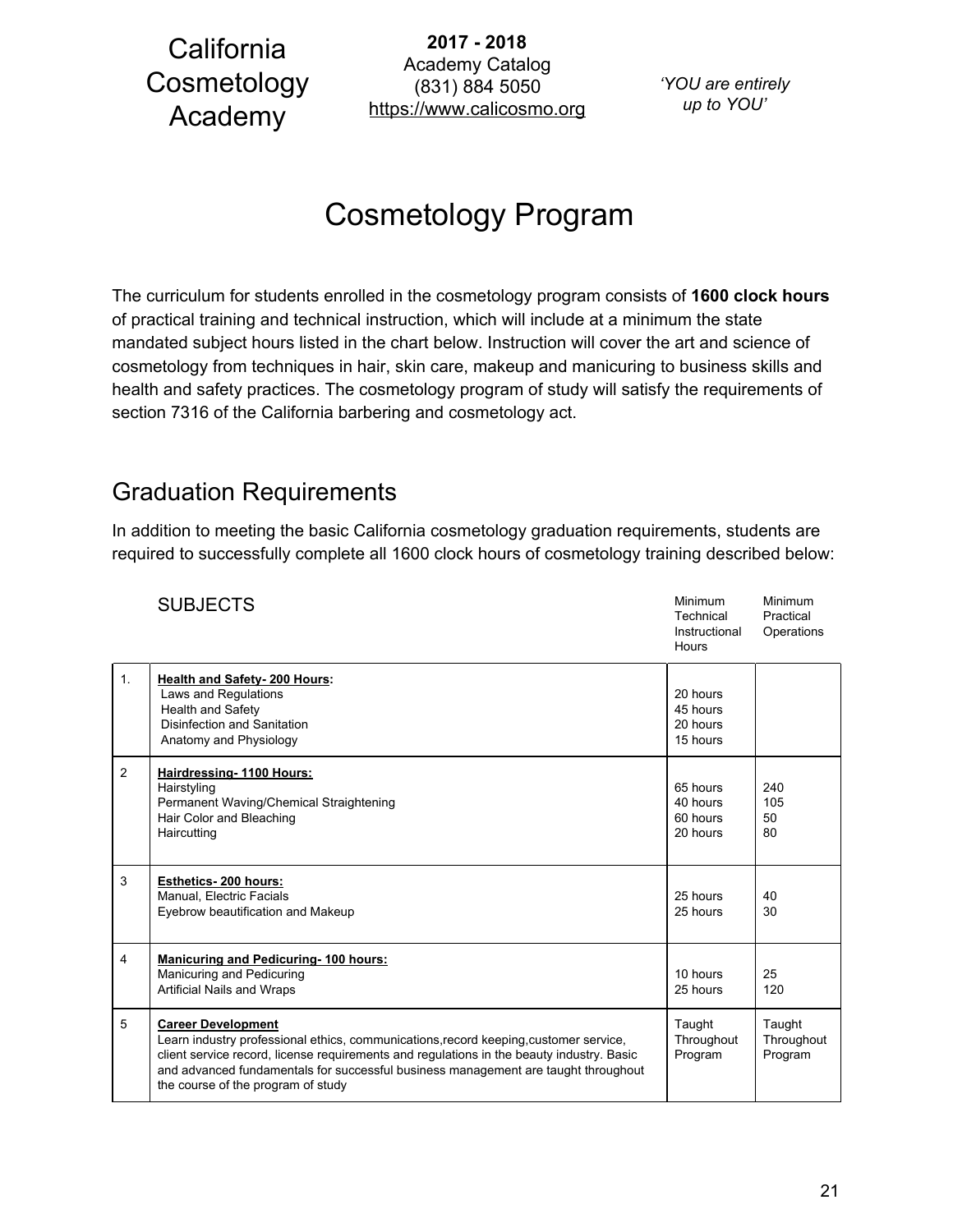### **2017 - 2018** Academy Catalog (831) 884 5050 https://www.calicosmo.org

#### *'YOU are entirely up to YOU'*

| 6 | Job and Interview Skills                                                                 | Taught     | Taught     |
|---|------------------------------------------------------------------------------------------|------------|------------|
|   | Learn how to apply your new skill set and license and transition into a new              | Throughout | Throughout |
|   | successful career.                                                                       | Program    | Program    |
|   | California Cosmetology Academy Advanced and Innovative Training                          | Taught     | Taught     |
|   | Learn advanced and Industry leading cutting edge technique taught only in our program in | Throughout | Throughout |
|   | hairstyling, hair cutting, hair coloring, esthetics, manicuring, pedicuring and make up. | Program    | Program    |

## <span id="page-22-0"></span>Equipment to be used

Equipment to be used includes but not limited to the following:

- Classroom filled with adequate table and chairs
- Whiteboards and chalkboards for instruction
- Computers, Ipads and Tv monitors for Instruction and curriculum delivery
- Milady Textbook, Milady's theory book, Milady practical workbook along with California Cosmetology Academy curriculum.
- Printer/scanner/copier for printing tests, quizzes, newsletters,and other relevant Academy knowledge to distribute.
- 30 complete Salon Stations that include Styling Chair, ergonomic mat for standing, mirror and electrical outlet plugs for use of Blowdryers, Curling irons.Stations are used to simulate practice of practical operations required for California state board licensing examination and well as student services and salon services in the Academy
- 6 Shampoo bowls for practical used on students services salon clients and mannequins.
- Student locker

### **Cosmetology Equipment - contains all supplies used while enrolled in program**

- 1 Apron, Reversible
- 1 Set Rollers/Rack
- 4 Dozen Rollers
- 1 Roller Bag
- 1 Handled Mirror
- 1 Box Double Prong Clippies
- 1 Package Sectioning Clips
- 1- Brush Set /Shoulder Bag
- 2 Styling Combs
- 1– Comb Set
- 1 Spray Bottle w/Trigger Spray
- 1 Teasing pick/comb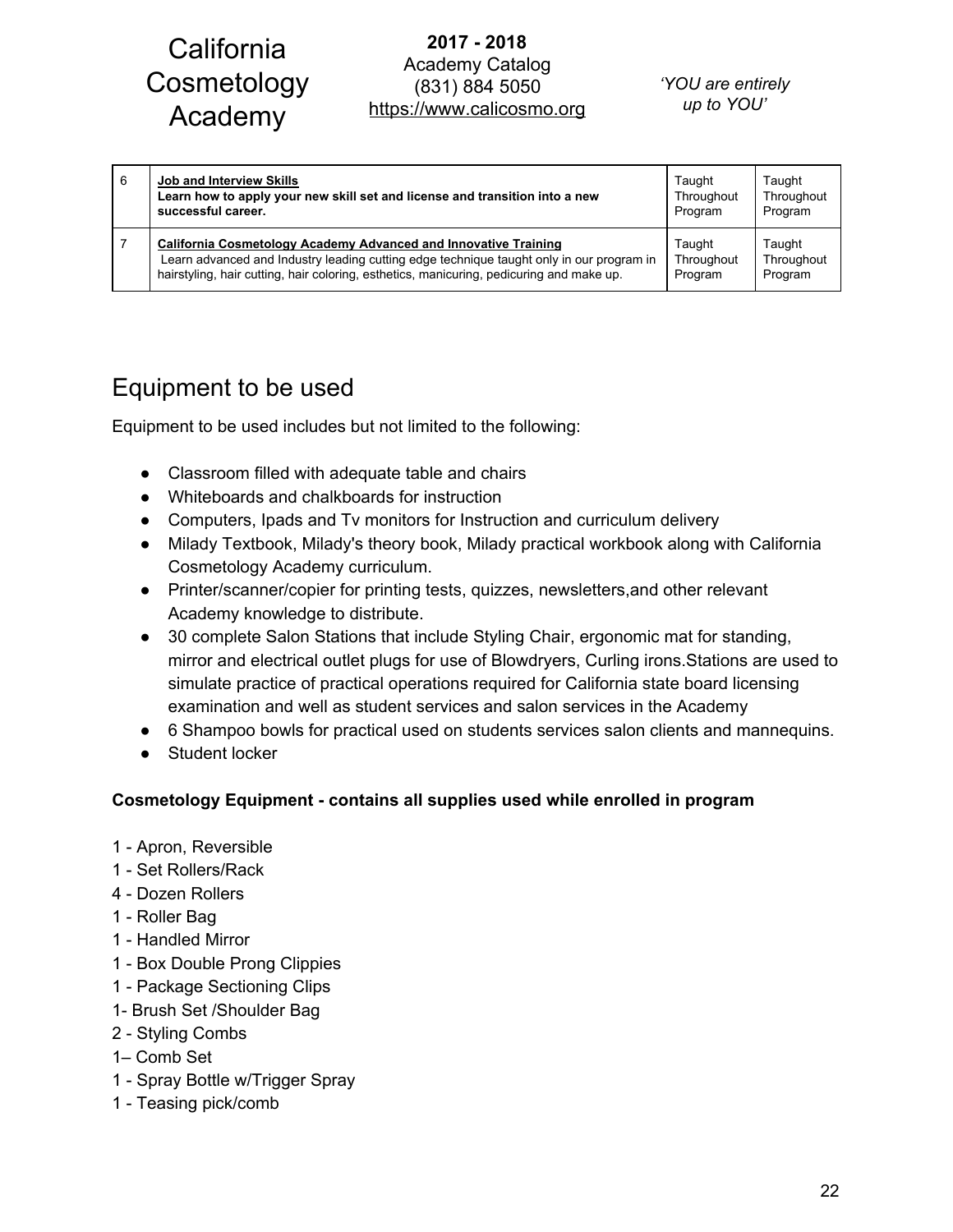**2017 - 2018** Academy Catalog (831) 884 5050 https://www.calicosmo.org

*'YOU are entirely up to YOU'*

- Shampoo Capes
- Manicure Bowl
- Manicure Polish Kit
- Cushioned files, washable
- Orangewood Sticks
- Clear Polish
- Pedicure Set
- (File, toe separators, 2 files)
- 1-Toenail Clipper
- –Cuticle Nipper
- Eleven Styling Products #1
- Orientation Booklet
- Name Tag
- FL Cosmetology Law Booklet
- Academy T-shirts
- Milady Standard Text set:
- (Text, Exam Review, Study Guide)
- Blow Dryer, professional
- Marcel 3/4" Curling Iron
- Ceramic Flat Iron, Electric
- "Kim" Mannequin
- "Michelle" Ethnic Mannequin
- Diffuser w/fingers
- 1– Suction Mannequin Clamp
- Wheeled Tote
- Cosmetology Dictionary
- Speedmaster II Adjustable Clipper
- Wahl Detailer Trimmer
- Cutting Mannequins "Kim"
- Male Mannequin "Magnum"
- Can Andis "Cool Care Plus 5-in-1"
- Wahl Flat Top Comb
- Cutting combs
- Barber combs
- Set Basic Shears/Thinners/Razor/ Holster
- Set Eleven Styling Products #2
- 1– Nylon Cutting Cape
- -Dozen Straight Perm Rods
- Pintail Comb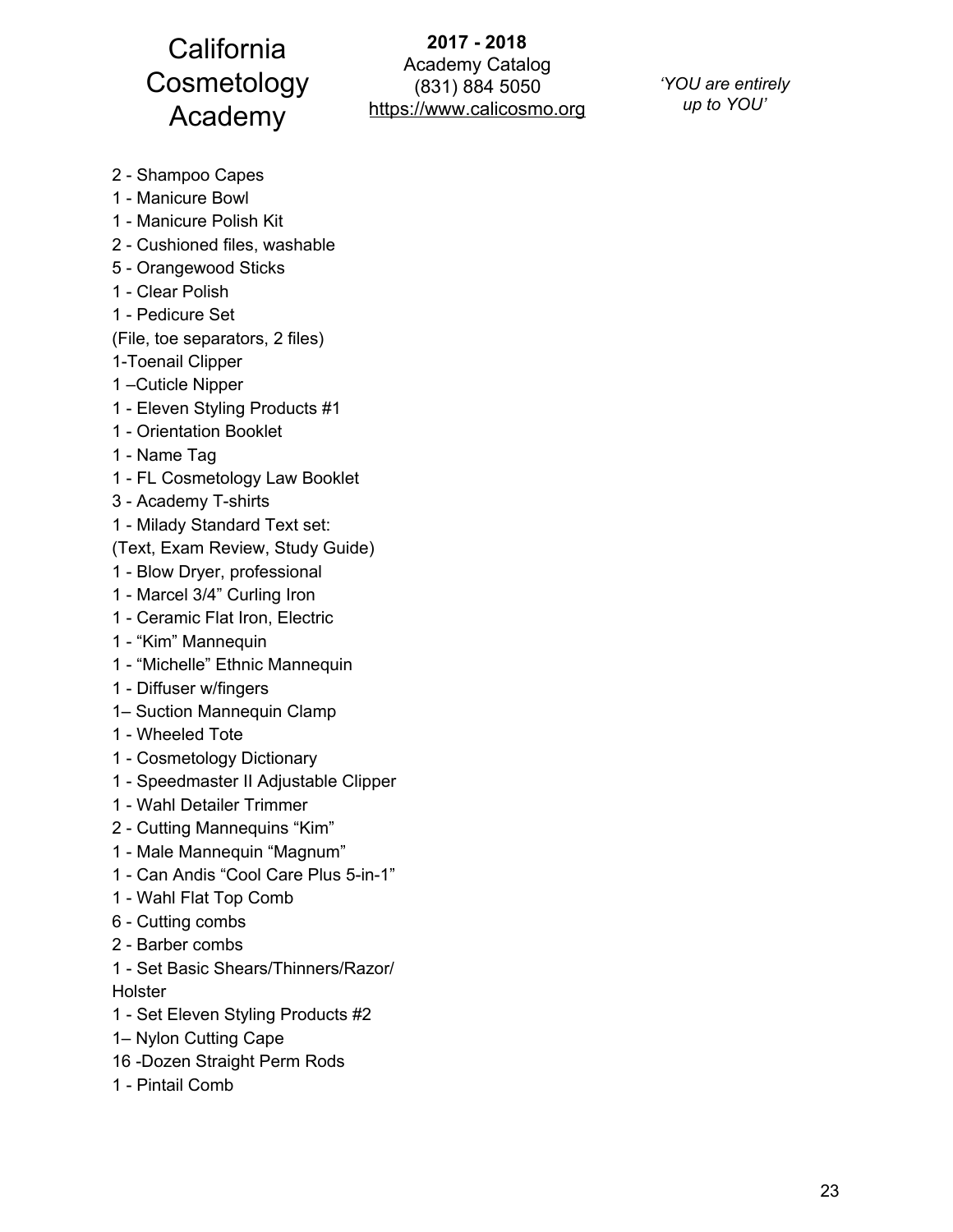**2017 - 2018** Academy Catalog (831) 884 5050 https://www.calicosmo.org

*'YOU are entirely up to YOU'*

- Bowl for Relaxer
- Box End Papers
- Applicator Spatula
- Apron
- Classroom Perm and Relaxer Supplies
- Boxes of 100 Gloves
- Applicator Bottles
- 7 piece Tint Bowl/Brush Kit
- 60 Minute Stainless Timer
- Tipping Cap Needle
- Alfaparf Travel Kit
- Classroom Color
- Barber Tapering Comb
- Xtra Long Human Hair Mannequin
- Eyelash set/Tube Eyelash Glue
- Exam Review w/Situational
- Set Professional Shears/Blenders/

Case

- Hair Extension Kit
- Professional Slant Tweezer
- Set of Makeup Brushes
- Mini Nail Tech Intro Kit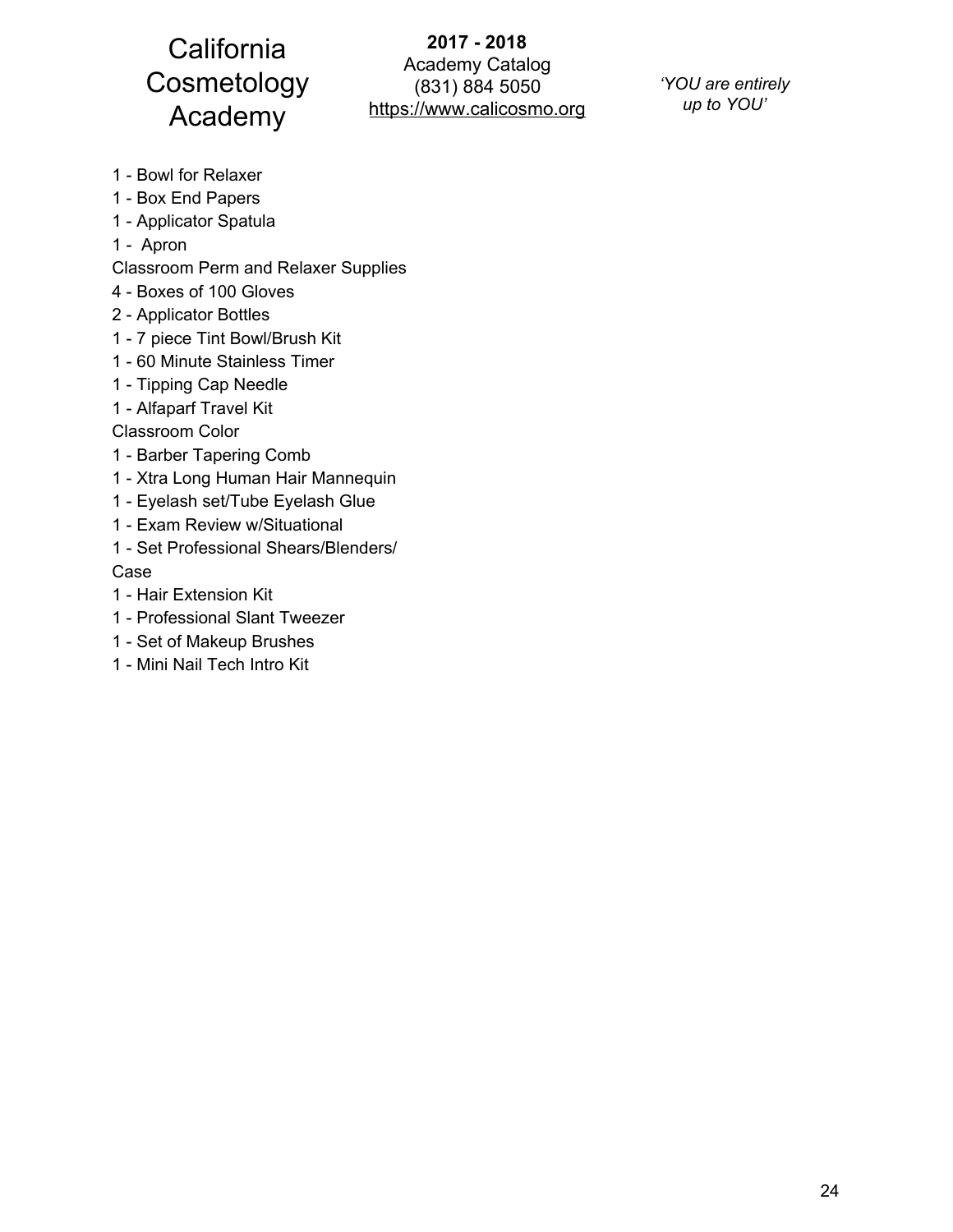**2017 - 2018** Academy Catalog (831) 884 5050 https://www.calicosmo.org

*'YOU are entirely up to YOU'*

# Esthetics Program

<span id="page-25-0"></span>The curriculum for the students enrolled in the Esthetics program consists of **600 clock hours** of practical training and technical instruction, which will include at a minimum the state mandated subject hours listed in the chart below. Instruction within the course of study will cover the art and science of the esthetics from skin care treatments and techniques, make up , hair removal to business skills as well as health and safety practices. The program of study satisfies the requirements of section 7316 of the California Barbering and Cosmetology Act.

## <span id="page-25-1"></span>Graduation Requirements

In addition to meeting the basic requirements for the California Cosmetology Academy students are required to complete 600 clock hours of esthetics training as described below:

|   | <b>SUBJECTS</b>                                                                                                                                                                                                                                                                                                                             | <b>Minimum</b><br>Technical<br>Instructional<br>Hours | Minimum<br>Practical<br>Operations |
|---|---------------------------------------------------------------------------------------------------------------------------------------------------------------------------------------------------------------------------------------------------------------------------------------------------------------------------------------------|-------------------------------------------------------|------------------------------------|
| 1 | <b>Health and Safety-200 hours</b><br>Laws and Regulations<br>Health and Safety<br>Disinfection and Sanitation<br>Anatomy and Physiology                                                                                                                                                                                                    | 10 hours<br>40 hours<br>10 hours<br>15 hours          |                                    |
| 2 | Facials-350 hours<br>Manual, Electrical and Chemical Facials<br>Preparation                                                                                                                                                                                                                                                                 | 70 hours<br>15 hours                                  | 140                                |
| 3 | Hair Removal and Makeup- 50 hours<br>Eyebrow beautification<br>Makeup                                                                                                                                                                                                                                                                       | 25 hours<br>20 hours                                  | $50^{\circ}$<br>40                 |
| 4 | <b>Career Development</b><br>Learn industry professional ethics, communications, record keeping, customer service, client<br>service record, license requirements and regulations in the beauty industry. Basic and<br>advanced fundamentals for successful business management are taught throughout the<br>course of the program of study | Taught<br>throughout<br>program                       | Taught<br>throughout<br>program    |
| 5 | California cosmetology Academy Advanced Techniques and innovative industry leading<br>applications of makeup, and esthetic procedures taught throughout program                                                                                                                                                                             | Taught<br>throughout<br>program                       | Taught<br>throughout<br>program    |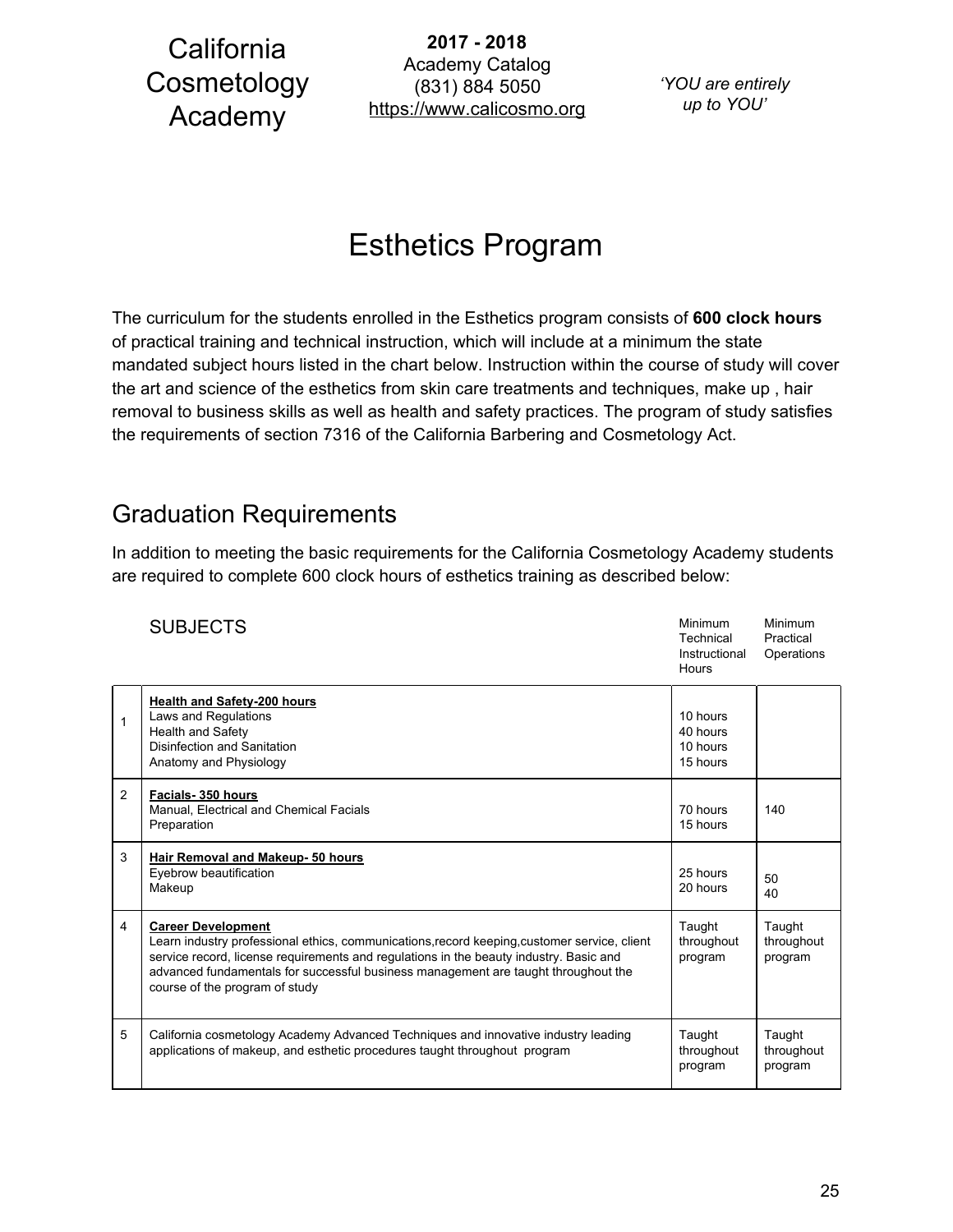**2017 - 2018** Academy Catalog (831) 884 5050 https://www.calicosmo.org

*'YOU are entirely up to YOU'*

## <span id="page-26-1"></span><span id="page-26-0"></span>Equipment to be used

## Equipment to be used includes but not limited to the following:

- Classroom filled with adequate table and chairs
- Whiteboards and chalkboards for instruction
- Computers, Ipads and Tv monitors for Instruction and curriculum delivery
- Milady Textbook, Milady's theory book, Milady practical workbook along with California Cosmetology Academy curriculum.
- Printer/scanner/copier for printing tests, quizzes, newsletters,and other relevant Academy knowledge to distribute.
- 8 Practical Tables- 8 bolsters, 8 stools, 6 wash pots, 8 steamers, 8 magnifying lamps, manual, electrical and chemical facial equipment.

### **Esthetics Equipment - containing all supplies used while enrolled in program:**

 DermaWand High Freq. Tool Battery Powered Skin Brush System Cosmetic Ingredient Dictionary Large Tote Bag Fan Mask Brush pair Exfoliating Gloves Compressed Cellulose Sponges Boxes of 100 Vinyl Gloves Flexible Plastic Spatula Set Sanitas Skin Nutrition Kit (w/Intro Kit, Papaya Pineapple Mask, Samples & Catalog) Skincare Kit (w/ Travel Essent., Mask, Scrub, Training Manual & 25 Samples) Standard Esthetics Fundamentals Text Package Including **Workbook**  Pair Professional Slanted Tweezers Pair Professional Pointed Tweezers Hard Plastic Spatula Pair Aeropoint Scissors Product Tray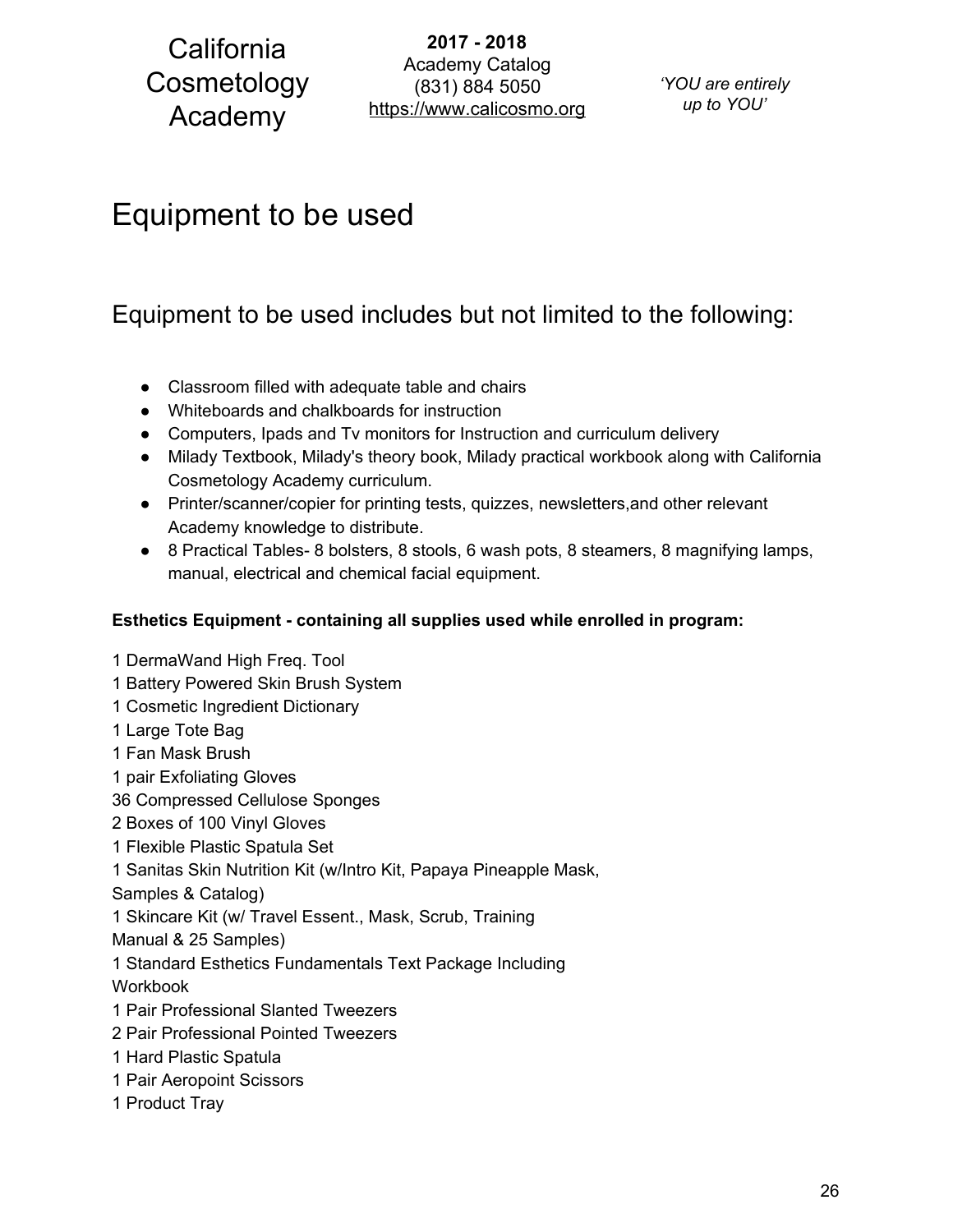**2017 - 2018** Academy Catalog (831) 884 5050 https://www.calicosmo.org

*'YOU are entirely up to YOU'*

- 1 Two Ounce Spray Bottle.
- 1 Academy T-Shirt
- 1 Ultimate Face Makeup Kit w/Brush Set
- 1 Kiss Me Mascara Miniature
- 1 Bag of Makeup Sponges
- 1 Color Wheel
- 1 package Disposable Mascara Wands
- 1 Bottle Brush Wash
- 1 Loraines Academy Spa Rhinestone Logo Apron
- 1 Pair Strip Eyelashes
- 1 Set Individual Lashes
- 1 Eyelash Adhesive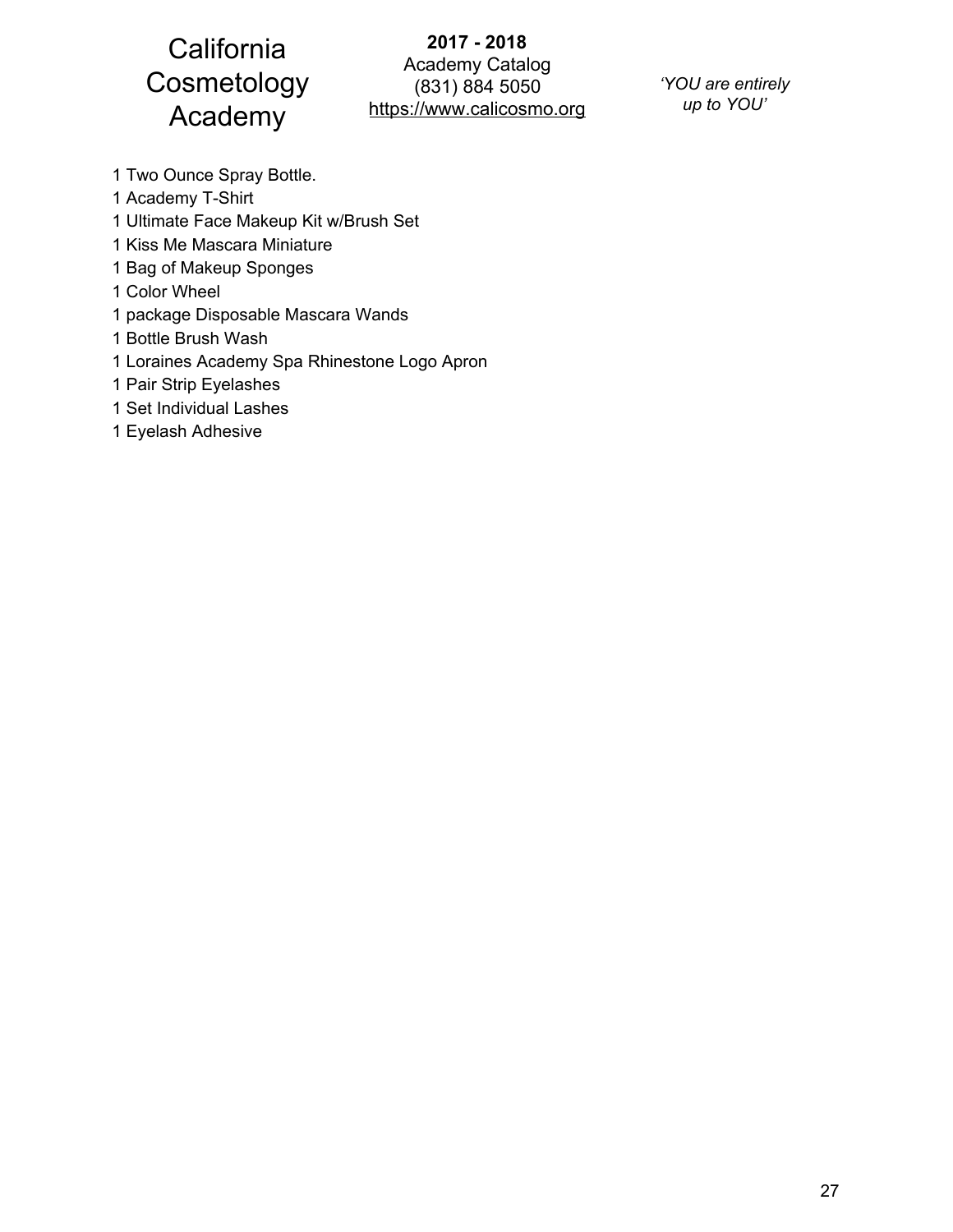**2017 - 2018** Academy Catalog (831) 884 5050 https://www.calicosmo.org

*'YOU are entirely up to YOU'*

# Rules and Regulations

<span id="page-28-0"></span>*California Cosmetology Academy reserves the right to modify rules and regulations at any time.*

All Students must comply with the rule and regulations at California cosmetology academy as a condition of their enrollment, failure to comply with the Academy rules and regulations can lead to the following disciplinary actions depending on the severity of the misconduct: written warnings, probation, suspension and termination from the Academy.

## <span id="page-28-1"></span>Leave of Absence

If a student may experience a medical or personal emergency which renders them unable to attend their classes a leave of absence may be granted only upon direct pre approval/emergency approval by the Academy Director. A leave of absence must be a request put in writing with correct documentation supporting the request for leave of absence attached. The written request must contain the first day of absence and return date. Students who are on approved emergency/personal/medical leave of absence will not be charged additional tuition.

Students who fail to return from a leave of absence on their scheduled return date and start time will be terminated and considered dismissed as of the last day of attendance prior to the start of leave of absence.

## <span id="page-28-2"></span>Access to in Student Files/ School Records

*California Cosmetology Academy complies with the FERPA (family education and privacy act).*

California Cosmetology Academy complies with the family educational rights and privacy act. This act protects the privacy of education and establishments that students and or parent guardians of a dependent minor's right to inspect and review their educational record, under the supervision of an instructor and or member of the administration. Students, or their parent Guardian if the student is a dependent minor, have access to their own files by contacting the Academy administration for an appointment with the registrar or academy Director. The Academy may require advance notice up to 48 hours and an appointment for review of these files. Students, or their parent Guardian if the student is a dependent minor, may not remove these records from the Academy campus.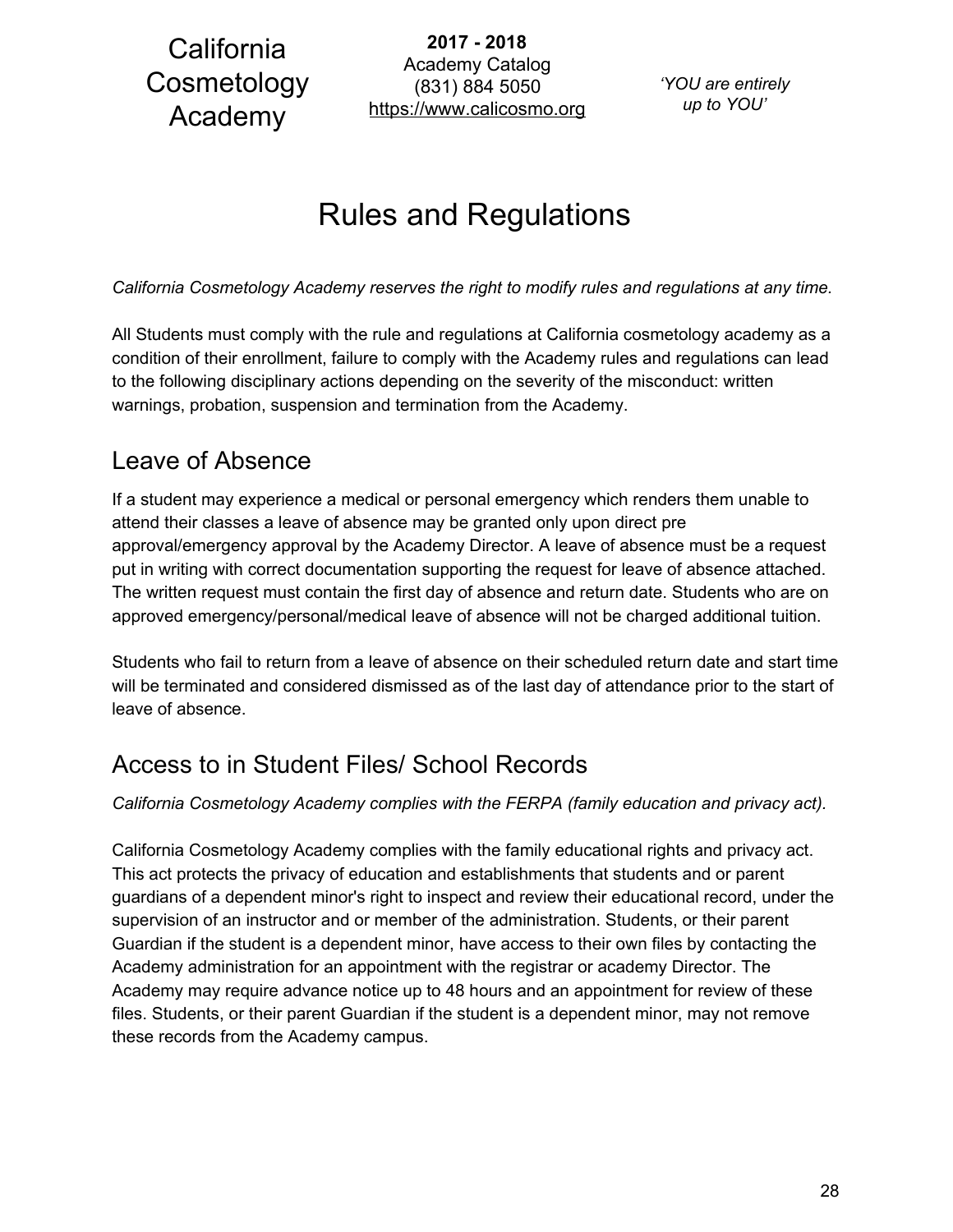**2017 - 2018** Academy Catalog (831) 884 5050 https://www.calicosmo.org

*'YOU are entirely up to YOU'*

## <span id="page-29-0"></span>Student Record Retention Policy

Student records are maintained for a minimum of five (5) years for withdrawal students; transcripts of graduates are kept indefinitely. The student may contract the schools Registrar or Director for copies of their educational and financial records.

## <span id="page-29-1"></span>Student Withdrawal and refund Policy

### **Non -Acceptance**

All applicants not accepted by California cosmetology Academy shall be entitled to a refund of all monies paid.

### **Students right to Cancel**

The student and in the case of a student under legal age his or her parent or Guardian has the right to cancel enrollment agreement and obtain a refund of charges paid until midnight of the fifth business day following the student's first actual day of classroom attendance. A business day means a day in which the student is scheduled to attend a class session. The Academy shall end any money paid by the student within 45 days after it received the notification of cancellation. Notice of cancellation may be given by mail, hand delivery, or fax. The notice of cancellation, if sent by mail, is effective when deposited in the mail, properly addressed with postage prepaid. The written notice of cancellation need not take any particular form, is effective if it states that the student no longer wishes to be bound by the agreement.

## <span id="page-29-2"></span>Books and Supplies

The words 'Books and Supplies' in the Agreement indicates and includes textbooks, supplies, materials, tools, electrical appliances and devices, or other goods issues to Student under the agreement for the Students participation in her/his Program of study. The Student agrees that she/he must return to the Academy any unopened/unused Books and Supplies within 30 days following the date of the students notice of cancellation to the Academy in order to receive credit on the student account for returned Books and Supplies.If the Student fails to return the Books and Supplies within this 30-day period, the Academy may charge the same for the Books and Supplies and if applicable deducted from any refund due to the student. The Academy shall refund any amount exceeding the charges for the Books and Supplies within 45 days after the period within which the student is required to return the Books and Supplies. The student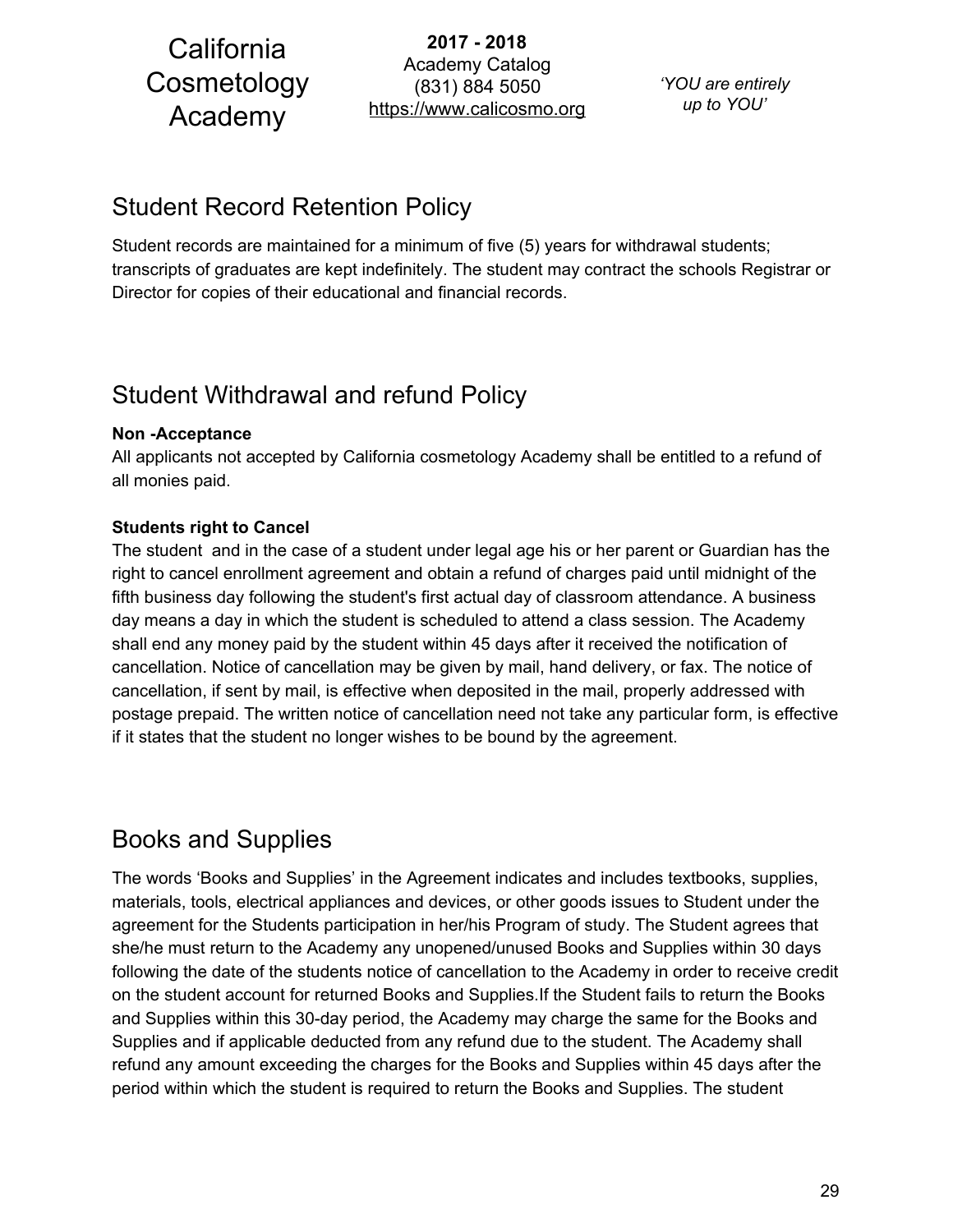**2017 - 2018** Academy Catalog (831) 884 5050 https://www.calicosmo.org

*'YOU are entirely up to YOU'*

agrees that any used or opened Books and Supplies, may not be returned for any credit under any circumstances whatsoever.

## <span id="page-30-0"></span>Termination and Enrollment

The student's enrollment will return it by the Academy when:

- The student notifies the Academy of his/her withdrawal.
- The student fails an academic probation or violates the Academy's rules, policies and procedures.
- The student is absent for 14 consecutive calendar days. The 14th day then constitutes the day of withdrawal.
- The student fails to return from an approved leave of absence on the scheduled date of return. The scheduled date of return constitutes the formal date of withdrawal except in the event that the student notifies the institution that the student will not be returning, and which case that day shall be the formal date of withdrawal.

**Please note:** the time elapsed between the last day of physical attendance and termination date and any approved leaves of absences will not be included in the refund computation.